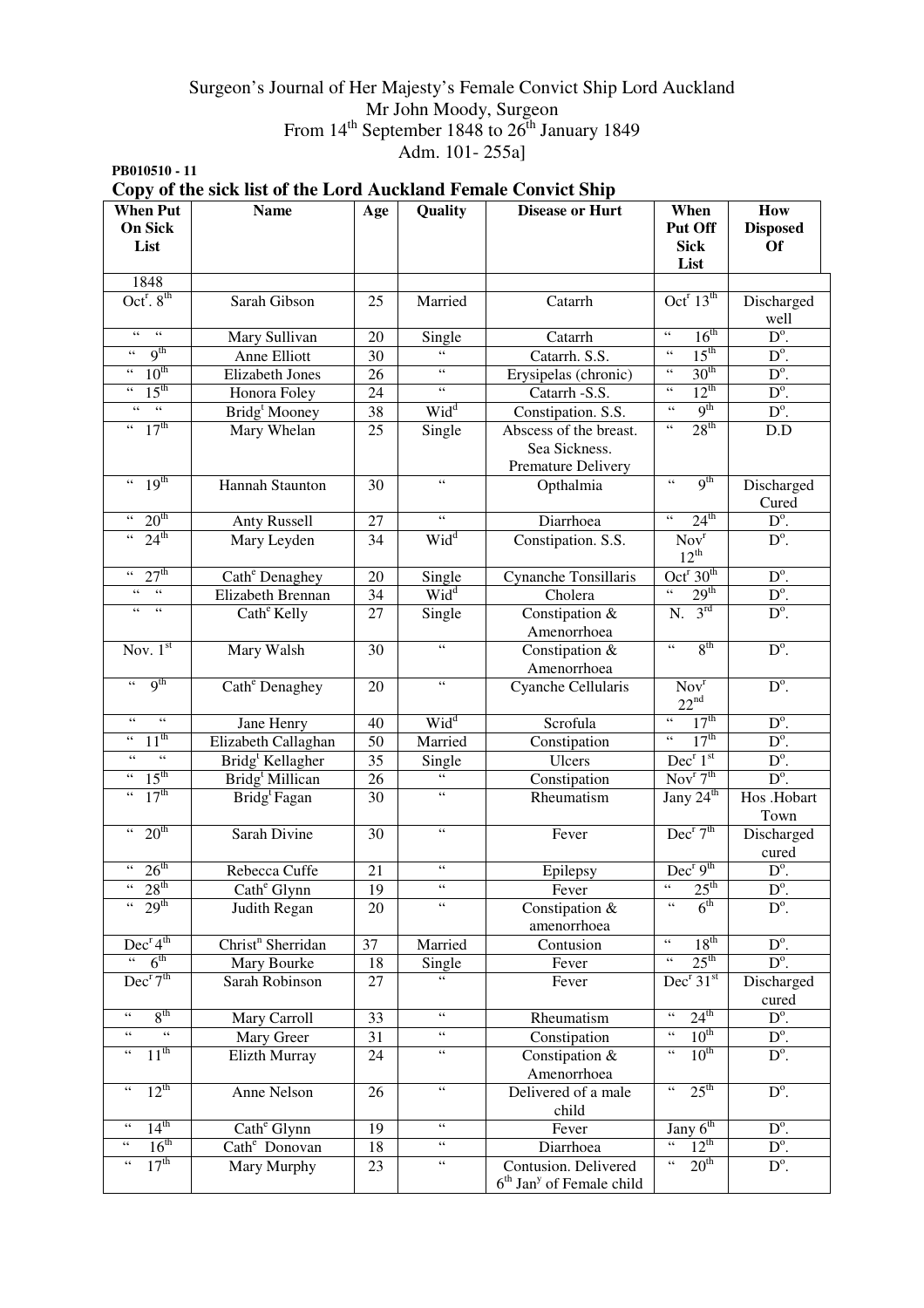| $\zeta\,\zeta$<br>$\zeta$ $\zeta$                         | Cath <sup>e</sup> Valentine | 25               | Married                  | Contusion & threatened                          | 3 <sup>rd</sup><br>$\leftrightsquigarrow$                 | $D^{\circ}$ .                  |
|-----------------------------------------------------------|-----------------------------|------------------|--------------------------|-------------------------------------------------|-----------------------------------------------------------|--------------------------------|
| $\zeta\,\zeta$                                            |                             |                  |                          | abortion                                        | 19 <sup>th</sup><br>$\zeta\,\zeta$                        |                                |
| 26 <sup>th</sup>                                          | Hannah Hart                 | 24               | Single                   | Constipation &                                  |                                                           | $D^{\circ}$ .                  |
| $\zeta\,\zeta$<br>$\zeta\,\zeta$                          |                             |                  |                          | Amenorrhoea                                     | 2 <sup>nd</sup><br>$\zeta\,\zeta$                         |                                |
| Janr <sup>y <math>1st</math></sup>                        | Sarah Gibson                | 25               | Married                  | Catarrh                                         | 18 <sup>th</sup><br>$\zeta\,\zeta$                        | $D^{\circ}$ .<br>$D^{\circ}$ . |
|                                                           | Marg <sup>t</sup> Sullivan  | 22               | Single                   | Constipation &<br>Opthalmia                     |                                                           |                                |
| Jan <sup>y 2nd</sup>                                      | Mary Jennings               | 20               | $\zeta\,\zeta$           | Inflamed knee                                   | $12^{th}$<br>$\zeta\,\zeta$                               | $\frac{D^o}{D^o}$ .            |
| $\zeta\,\zeta$<br>3 <sup>rd</sup>                         | Eliz <sup>th</sup> McGovern | 18               | $\zeta$ $\zeta$          | Constipation &                                  | 6 <sup>th</sup><br>$\zeta\,\zeta$                         |                                |
|                                                           |                             |                  |                          | Amenorrhoea                                     |                                                           |                                |
| $5^{\text{th}}$<br>$\zeta\,\zeta$                         | Eliz <sup>th</sup> Quirk    | $\overline{19}$  | $\zeta\,\zeta$           | Haemorrhoids B?                                 | 10 <sup>th</sup><br>$\leftrightsquigarrow$                | $D^{\circ}$ .                  |
| 9 <sup>th</sup><br>$\zeta\,\zeta$                         | Ellen Madden                | 16               | $\zeta$ $\zeta$          | Constipation &<br>Amenorrhoea                   | 18 <sup>th</sup><br>$\zeta\,\zeta$                        | $D^{\circ}$ .                  |
| $\zeta$ $\zeta$<br>$\epsilon\,\epsilon$                   | Mary Greer                  | 31               | $\zeta$ $\zeta$          | Delivered of a male<br>child                    | 19 <sup>th</sup><br>$\zeta\,\zeta$                        | $D^{\circ}$ .                  |
| $\zeta\,\zeta$<br>$\zeta\,\zeta$                          | Jane Henry                  | 40               | Wid <sup>d</sup>         | Scrofula - Knee joint                           | 19 <sup>th</sup><br>$\zeta\,\zeta$                        | $D^{\circ}$ .                  |
| $10^{th}$<br>$\zeta$ $\zeta$                              | Cecilia Connors             | 35               | Married                  | Catarrh                                         | 18 <sup>th</sup><br>$\zeta\,\zeta$                        | $D^{\circ}$ .                  |
| $11^{th}$<br>$\zeta$ $\zeta$                              | Jane Boomer                 | 35               | Single                   | Constipation &                                  | 17 <sup>th</sup><br>$\zeta\,\zeta$                        | $D^{\circ}$ .                  |
|                                                           |                             |                  |                          | Amenorrhoea                                     |                                                           |                                |
| $\zeta\,\zeta$<br>$\zeta\,\zeta$                          | Bridg <sup>t</sup> Farrell  | 44               | Married                  | Dyspepsia                                       | 18 <sup>th</sup><br>$\zeta\,\zeta$                        | $D^{\circ}$ .                  |
| $\zeta\,\zeta$<br>$\zeta$ $\zeta$                         | Alice Johnson               | 18               | Single                   | Constipation &<br>Amenorrhoea                   | 14 <sup>th</sup><br>$\overline{\mathfrak{c}\mathfrak{c}}$ | $D^{\circ}$ .                  |
| $12^{th}$<br>$\zeta\,\zeta$                               | Mary Montgomery             | 30               | $\overline{\mathbf{G}}$  | Catarrh                                         | 16 <sup>th</sup><br>$\zeta\,\zeta$                        | $D^{\circ}$ .                  |
| $\zeta$ $\zeta$<br>13 <sup>th</sup>                       | Marg <sup>t</sup> Forsythe  | 26               | Wid <sup>d</sup>         | Catarrh                                         | 17 <sup>th</sup><br>$\zeta\,\zeta$                        | $\mathbf{D}^{\text{o}}.$       |
| Oct <sup>r</sup> $13^{\text{th}}$                         | Mrs S. Bainbridge           | 45               | Matron                   | Constipation. Sea                               | Nov.                                                      | $D^{\circ}$ .                  |
|                                                           |                             |                  |                          | Sickness. Menorraghia                           | $15^{\text{th}}$                                          |                                |
| 16 <sup>th</sup><br>$\zeta\,\zeta$                        | Jane Fitzsimons             | 40               | Free                     | Menorraghia. Sea                                | Nov.                                                      | $D^{\circ}$ .                  |
|                                                           |                             |                  | Settler                  | S'ness. Debility                                | $20^{\rm th}$                                             |                                |
| $\zeta$ $\zeta$<br>$\zeta\,\zeta$                         | Johanna Kearns              | 32               | $\overline{D}^{\circ}$ . | Dyspepsia. Debility                             | Nov $28^{th}$                                             | $D^{\circ}$ .                  |
| 18 <sup>th</sup><br>$\zeta\,\zeta$                        | Marg <sup>t</sup> Courtney  | 16               | $D^{\circ}$ .            | Epilepsy                                        | $\overline{\text{Nov}}$ . 12                              | $D^{\circ}$ .                  |
| $\overline{\text{Nov}}^{\text{r}} 4^{\text{th}}$          | Eliza Falkner               | 26               | $D^{\circ}$ .            | Constipation                                    | Nov. 18                                                   | $D^{\circ}.$                   |
| 20 <sup>th</sup><br>$\overline{\mathfrak{c}\mathfrak{c}}$ | <b>Margt Kearns</b>         | 8                | Fr. Settlers<br>child    | Ophthalmia                                      | Dec <sup>r</sup> 4 <sup>th</sup>                          | $D^{\circ}$ .                  |
| Dec <sup>r</sup> 4 <sup>th</sup>                          | Marg <sup>t</sup> Courtney  | 16               | Free settler             | Fever                                           | Dec 28 <sup>th</sup>                                      | $D^{\circ}$ .                  |
| 16 <sup>th</sup><br>$\overline{\mathfrak{c}\mathfrak{c}}$ | Anne Bainbridge             | 11               | $D^{\circ}$ .            | Constipation                                    | Dec $22nd$                                                | $D^{\circ}$ .                  |
| Ocrt <sup>r</sup> $18th$                                  | <b>Patrick Farrell</b>      | 3                | Convicts<br>child        | Variola                                         | Nov. $9th$                                                | $D^{\circ}$ .                  |
| 20 <sup>th</sup><br>$\epsilon\,\epsilon$                  | Mary A. Kelly               | 9                | $\overline{D^{\circ}}$   | <b>Tinea Capitis</b>                            | 20 <sup>th</sup><br>$\zeta\,\zeta$                        | $\overline{D^{\circ}}$         |
| $23^{\text{rd}}$<br>$\zeta\,\zeta$                        | <b>Thos Connors</b>         | 9                | $\overline{D}^{\circ}$ . | $D^{\circ}$ .                                   | $25^{\text{th}}$<br>$\leftrightsquigarrow$                | $D^{\circ}$ .                  |
| 27 <sup>th</sup><br>$\leftrightsquigarrow$                | <b>Francis Develin</b>      | 4                | $D^{\circ}$ .            | Opthalmia Tarsi                                 | $10^{th}$<br>$\zeta\,\zeta$                               | $D^{\circ}$ .                  |
| $\leftrightsquigarrow$<br>$\boldsymbol{\epsilon}$         | <b>Mary Smith</b>           | 0.4              | $D^{\circ}$ .            | Erysipelas                                      | $3^{\text{rd}}$<br>$\zeta\,\zeta$                         | D.D.                           |
| Nov $r$ 5 <sup>th</sup>                                   | <b>Ellen Whitehead</b>      | 10               | $D^{\circ}$ .            | Constipation                                    | $10^{th}$<br>$\zeta\,\zeta$                               | Dis'd cured                    |
| $11^{th}$<br>$\zeta\,\zeta$                               | <b>Anne Dailey</b>          | 1.6              | $D^{\circ}$ .            | Diarrhoea. Tinea<br>Capitis                     | $\leftrightsquigarrow$<br>26                              | $D^{\circ}$ .                  |
| $15^{\text{th}}$<br>$\zeta\,\zeta$                        | Pat <sup>k</sup> Mellican   | $\overline{?}$   | $D^{\circ}$ .            | <b>Contusion Dislocation</b><br>of the Shoulder | $\zeta\,\zeta$<br>22                                      | D.D.                           |
| 20 <sup>th</sup><br>$\zeta$ $\zeta$                       | <b>Bridget Fitzgerald</b>   | 18               | $D^{\circ}$ .            | Constipation                                    | $\zeta\,\zeta$<br>28                                      | Dis'd cured                    |
| 26 <sup>th</sup><br>$\zeta\,\zeta$                        | <b>Laurence Wright</b>      | $\boldsymbol{2}$ | $D^{\circ}$ .            | <b>Infantile Fever</b>                          | Dec <sup>r</sup> 9                                        | $D^{\circ}$ .                  |
| $\degree$ 28 <sup>th</sup>                                | Sarah Callaghan             | 7.6              | $D^{\circ}$ .            | ? (Chronic)                                     | 12                                                        | $D^{\circ}$ .                  |
| Dec <sup>r</sup> 2 <sup>nd</sup>                          | W <sup>m</sup> . Purcell    | $\overline{4}$   | $D^{\circ}$ .            | <b>Infantile Fever</b>                          | 20 <sup>th</sup><br>$\zeta \, \zeta$                      | $D^{\circ}$ .                  |
|                                                           |                             |                  |                          | Tinea capitis                                   |                                                           |                                |
| 4 <sup>th</sup><br>$\zeta\,\zeta$                         | <b>Mary Connors</b>         | $\overline{4}$   | $D^{\circ}$ .            | Diarrhoea                                       | $\zeta\,\zeta$<br>10                                      | $D^{\circ}$ .                  |
| 7 <sup>th</sup><br>$\zeta$ $\zeta$                        | <b>Thos Maddigan</b>        | 9.6              | $D^{\circ}$ .            | Fracture of Clavicle &<br>Contusion             | 31 <sup>st</sup><br>$\zeta\,\zeta$                        | $D^{\circ}$ .                  |
| $28^{\text{th}}$<br>$\epsilon\,\epsilon$                  | <b>Mary Fannin</b>          | $\overline{?}$   | $D^{\circ}$ .            | Constipation                                    | $\zeta\,\zeta$<br>24                                      | $D^{\circ}$ .                  |
| 30 <sup>th</sup>                                          | <b>Wm Perstage</b>          | 0.6              | $D^{\circ}$ .            | Diarrhoea                                       | $Dec\ 6^{\text{th}}$                                      | $D^{\circ}$ .                  |
| Jan <sup>y</sup> 12 <sup>th</sup>                         | <b>Cath.</b> Lee            | 2wk              | $D^{\circ}$ .            | Convulsions                                     | Jan <sup>y</sup> 20                                       | D.D.                           |
|                                                           | 17                          |                  |                          |                                                 |                                                           |                                |
|                                                           |                             |                  |                          |                                                 |                                                           |                                |

John Moody Surg Superintend.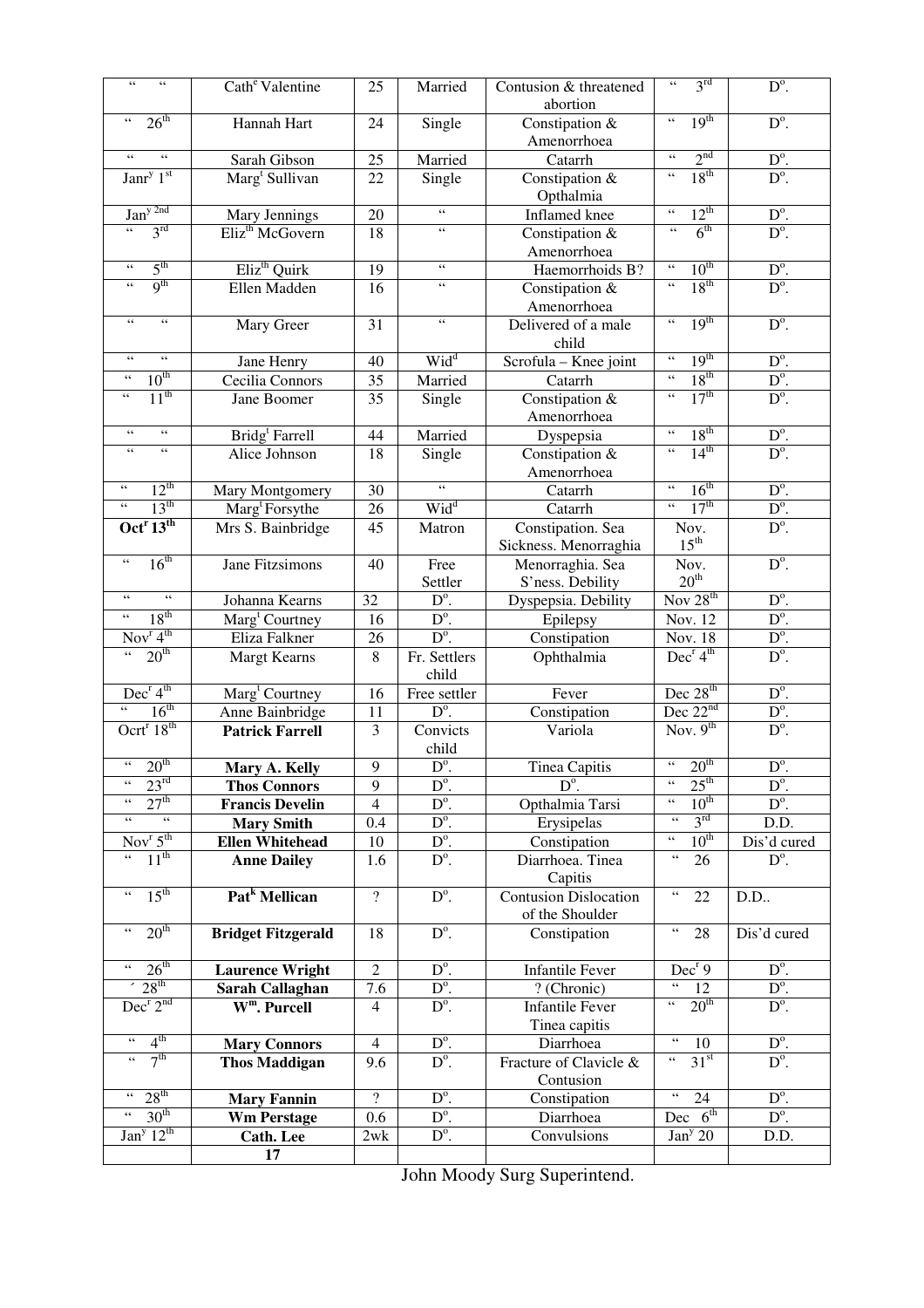## **Medical and Surgical Journal of Her Majesty's Convict Ship Lord Auckland between the 14 September 1848 and the 26 January 1849 during which time the said shop has been employed in a voyage from Dublin to Hobart Town, Van Diemen's Land**

| PB010513                    |                   |                                                                                                                                                                                                                                          |                                                                                                                                                                                                                                                                                                                                                                                                                                                                                                                                                                                                                                                                                                                                                                                                                                                                                                                                                                                                                                                                                                                                                                                                                                                                                                                                                                                                                                                                                                                                                                                                                                                                                                                                                                                                                                                       |
|-----------------------------|-------------------|------------------------------------------------------------------------------------------------------------------------------------------------------------------------------------------------------------------------------------------|-------------------------------------------------------------------------------------------------------------------------------------------------------------------------------------------------------------------------------------------------------------------------------------------------------------------------------------------------------------------------------------------------------------------------------------------------------------------------------------------------------------------------------------------------------------------------------------------------------------------------------------------------------------------------------------------------------------------------------------------------------------------------------------------------------------------------------------------------------------------------------------------------------------------------------------------------------------------------------------------------------------------------------------------------------------------------------------------------------------------------------------------------------------------------------------------------------------------------------------------------------------------------------------------------------------------------------------------------------------------------------------------------------------------------------------------------------------------------------------------------------------------------------------------------------------------------------------------------------------------------------------------------------------------------------------------------------------------------------------------------------------------------------------------------------------------------------------------------------|
| Nature of<br><b>Disease</b> | No.<br>of<br>Case | Men's Names, Ages,<br><b>Qualities, Time when</b><br>and where taken ill,<br>and how disposed of.                                                                                                                                        | The History, Symptoms, Treatment, and Daily<br>Progress of the Disease or Hurt.                                                                                                                                                                                                                                                                                                                                                                                                                                                                                                                                                                                                                                                                                                                                                                                                                                                                                                                                                                                                                                                                                                                                                                                                                                                                                                                                                                                                                                                                                                                                                                                                                                                                                                                                                                       |
| Catarrhus<br>PB010514       | $\mathbf{1}$      | Margaret Sullivan<br>Aged 20. Unmarried<br>8 <sup>th</sup> October 1848<br>At Sea<br>Disch <sup>d</sup> Cured<br>$16^{th}$ Oct <sup>r</sup> 1848<br>9 <sup>th</sup><br>Oct <sup>r</sup> . $10^{th}$<br>$11^{\rm th}$<br>$12^{th}$<br>13. | A delicate looking young woman admitted into the<br>$Hosp1$ , this morning complaining of pain in the chest,<br>dyspnoea and a very troublesome dry cough. She has<br>also headache which is increased by the cough. Skin hot<br>and dry. Pulse accelerated. Tongue white. Fancies she<br>got chilled the day she was embarked as she has not been<br>well since.<br>$Rx.$ Hyd. Chlorid $g'$ .iij<br>[Loti?] Col: $C. g'$ vj<br>Pulv: Scammon g' iij Ft Pil. ij m .s.<br>Pulv: Jalapa Comp. h. m.<br>Haust: Draph: h.s.<br>Medicines operated moderately less pain and dyspnoea.<br>Cough as before. Skin hot and dry. Pulse quick but easily<br>compressed. Thirst moderate, still slight headache.<br>$Rx\, Mag: Sulph: \tilde{\zeta}$ fs č Sol: Ant. m.<br>Hyd: Chlorid $g^r$ iv. C Pulv: Ant $g^r$ j h .s.<br>Very little improvement in the symptoms appears<br>much frightened about the state she is in, and fancies she<br>is going to die. Ordered a Blister to the chest - Sol: Ant:<br>comp. 3 <sup>tis</sup> horis.<br>Blister acted well, much relieved, respiration free and<br>cough less troublesome, headache removed and heat of<br>surface subsiding, complains much of debility.<br>Cont. Sol: Ant; Hyd: Chlorid g'iv h. s.<br>Slept part of the night, moaned much in her sleep,<br>continues much frightened about herself and fancies she<br>cannot recover. She has this morning slight headache and<br>nausea, bowels rather torpid, pulse tranquil. Skin cool,<br>tongue clean, no thirst. Slight cough.<br>Ordered Infus: Sennæ. C. mane<br>Bowels freely acted on. Debility is the only thing<br>complained of this morning.<br>Rx. Quinæ Disulph g'.iij Acid: Sulph Dil g <sup>#</sup> viij Aqua $\ddot{3}$ ij<br>ter in die – under this treatment she continued to improve<br>and was discharged 16 Oct <sup>r</sup> . |
| Variola                     | 2                 | Patrick Farrell aged 8<br>Male child 3 <sup>rd</sup> Oct 1848<br>At Sea<br>Disch. Cured<br>$9th$ Nov 1848                                                                                                                                | A pale delicate looking child was reported to me this<br>morning by the ward woman while inspecting [<br>suffering from an eruption which was on examination<br>found to be small pox. The child had been admitted into<br>Dublin<br>Grange<br>Gorman<br>Prison<br>from<br>Rathkeal<br>Workhouse before the mother was embarked and<br>forwarded from that place to the ship immediately after<br>his arrival. The mother has herself been suffering so<br>much from Sea Sickness that she was not aware that any<br>thing particular was the matter until told of it. Removed<br>Both into the Hospital. Had the Bedplace Bedding etc<br>well cleaned with a Solution of Chloride of Zinc and                                                                                                                                                                                                                                                                                                                                                                                                                                                                                                                                                                                                                                                                                                                                                                                                                                                                                                                                                                                                                                                                                                                                                        |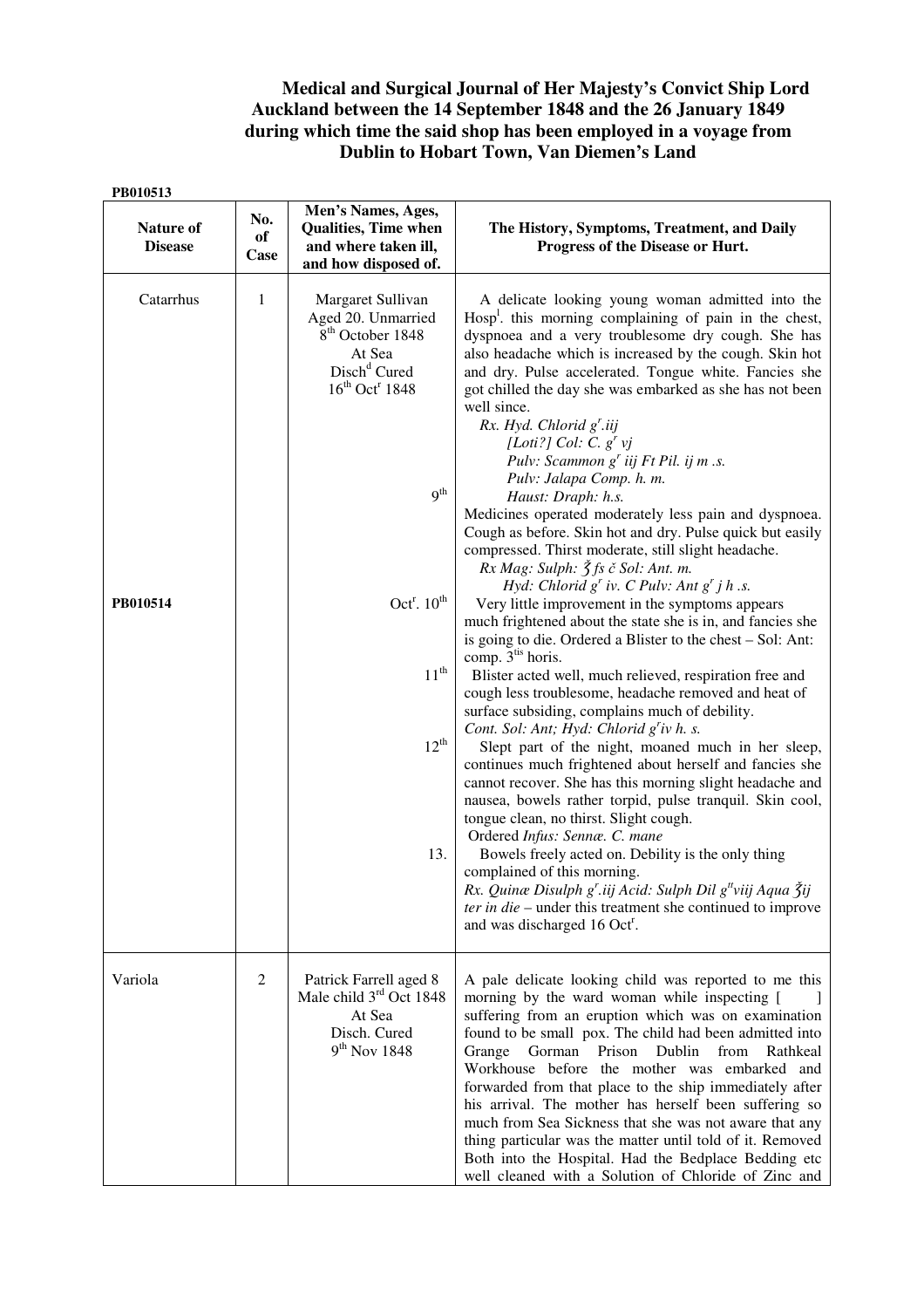| PB010515                  |   |                                                                                                                                         | caused the Hospt <sup>1</sup> . to be kept constantly sprinkled with<br>same fluid, and fearing the disease might spread I<br>vaccinated all the children who had not previously had<br>either the natural or cow pock.<br>He had considerable pyrexia at first but this subsided<br>under the use of mild aperients on a few days and after<br>this disease passed regularly through the different stages,<br>he soon recovered strength and was discharged.<br>The vaccine lymph proved to be very good as in the<br>majority it did not require to be applied a second time -<br>only one case of variola occurred during the voyage.                           |
|---------------------------|---|-----------------------------------------------------------------------------------------------------------------------------------------|--------------------------------------------------------------------------------------------------------------------------------------------------------------------------------------------------------------------------------------------------------------------------------------------------------------------------------------------------------------------------------------------------------------------------------------------------------------------------------------------------------------------------------------------------------------------------------------------------------------------------------------------------------------------|
| Catarrh &<br>Sea Sickness | 3 | Honora Foley aged 24<br>Single. $15^{th}$ Oct <sup>r</sup> 1848<br>At Sea<br>Disch <sup>d</sup> cured<br>12 Dec <sup>r</sup> 1848<br>16 | This woman came from one of the Southern districts<br>that suffered from famine and fever of both of which she<br>was afflicted. Since then she has been subject to obscure<br>affections of the digestive organs and chest. She states<br>that she has had cough for some time past and for which<br>she was in the Prison Hospt <sup>1</sup> previous to embarkation,<br>also slight pain under the sternum, constriction of the<br>chest, headache after a fit of coughing and moderate<br>pyrexia.<br>Rx. Hyd: Chlorid g'iv<br>Pulv: Ant C $g'$ vj Ft [Pulv?]<br>Infus Sennæ. C. Žiifs h.m. Haust Diaph h.s.<br>Very little amendment, a Blister to the chest. |
|                           |   | 17                                                                                                                                      | Rx. Sol. Ant: Potass Tart: Žj<br>Potass Nitrat g'v 3 <sup>tis</sup> horis<br>Blister beginning to act, pain and constriction much<br>relieved. Has still slight cough and headache, Skin cool,<br>pulse tranquil, no thirst.                                                                                                                                                                                                                                                                                                                                                                                                                                       |
|                           |   | 18 <sup>th</sup>                                                                                                                        | Cont. Sol Ant: Potass. Tart.<br>Cough very troublesome in the night, increase of pain<br>and dyspnoea and pyrexia. Pulse quick and Sharp.<br>Vensect ad $\tilde{f}$ xvj.                                                                                                                                                                                                                                                                                                                                                                                                                                                                                           |
|                           |   | 19 <sup>th</sup>                                                                                                                        | Cont. Sol: Ant: Potass: Tart:<br>Experienced temporary relief from the bloodletting,<br>cough became again very troublesome in the night and<br>has caused a slight recurrence of the former symptoms<br>accompanied by tenderness over the hepatic region,<br>pulse quick but soft, Skin cool but dry, thirst moderate.                                                                                                                                                                                                                                                                                                                                           |
|                           |   | Vespere                                                                                                                                 | Cont: Sol: Ant: Potass: Tart:<br>Increase of tenderness in the hepatic region, a Blister                                                                                                                                                                                                                                                                                                                                                                                                                                                                                                                                                                           |
| PB010517                  |   | October 25 <sup>th</sup>                                                                                                                | Rx. Hydrarg Chlorid $g'$ vj. h.s.s.                                                                                                                                                                                                                                                                                                                                                                                                                                                                                                                                                                                                                                |
|                           |   |                                                                                                                                         | Another bad night. Blister has risen well, still the<br>irritability of stomach continues unabated. Both she and<br>the nurses assert that her bowels are open. Have some<br>doubts on the subject. Ordered a turpentine enema                                                                                                                                                                                                                                                                                                                                                                                                                                     |
|                           |   | Vespere                                                                                                                                 | Enema operated twice, less irritability of stomach.<br>Hyd: Chlorid $g'$ viij<br>Opi g'fs                                                                                                                                                                                                                                                                                                                                                                                                                                                                                                                                                                          |
|                           |   | $26^{\rm th}$                                                                                                                           | Sacchar fs ut ft pulv: h.s. s.<br>Passed a comfortable night, no nausea or vomiting<br>Mag: Sulph 2fs mane. Retained the Salts about two<br>hours, no nausea at present. B. continue torpid.<br>Rept. Hyd: Chlorid: č Opii h.s.                                                                                                                                                                                                                                                                                                                                                                                                                                    |
|                           |   | 27 <sup>th</sup>                                                                                                                        | Another good night, stomach confined and in other<br>respects considers herself better, thinks she can retain the<br>salts, to be repeated and continued in small doses until                                                                                                                                                                                                                                                                                                                                                                                                                                                                                      |
|                           |   | 31 <sup>st</sup>                                                                                                                        | the bowels are freely opened<br>Has been taking since last date [Mild?] Rollers to<br>improve the tone of the stomach but this morning it is                                                                                                                                                                                                                                                                                                                                                                                                                                                                                                                       |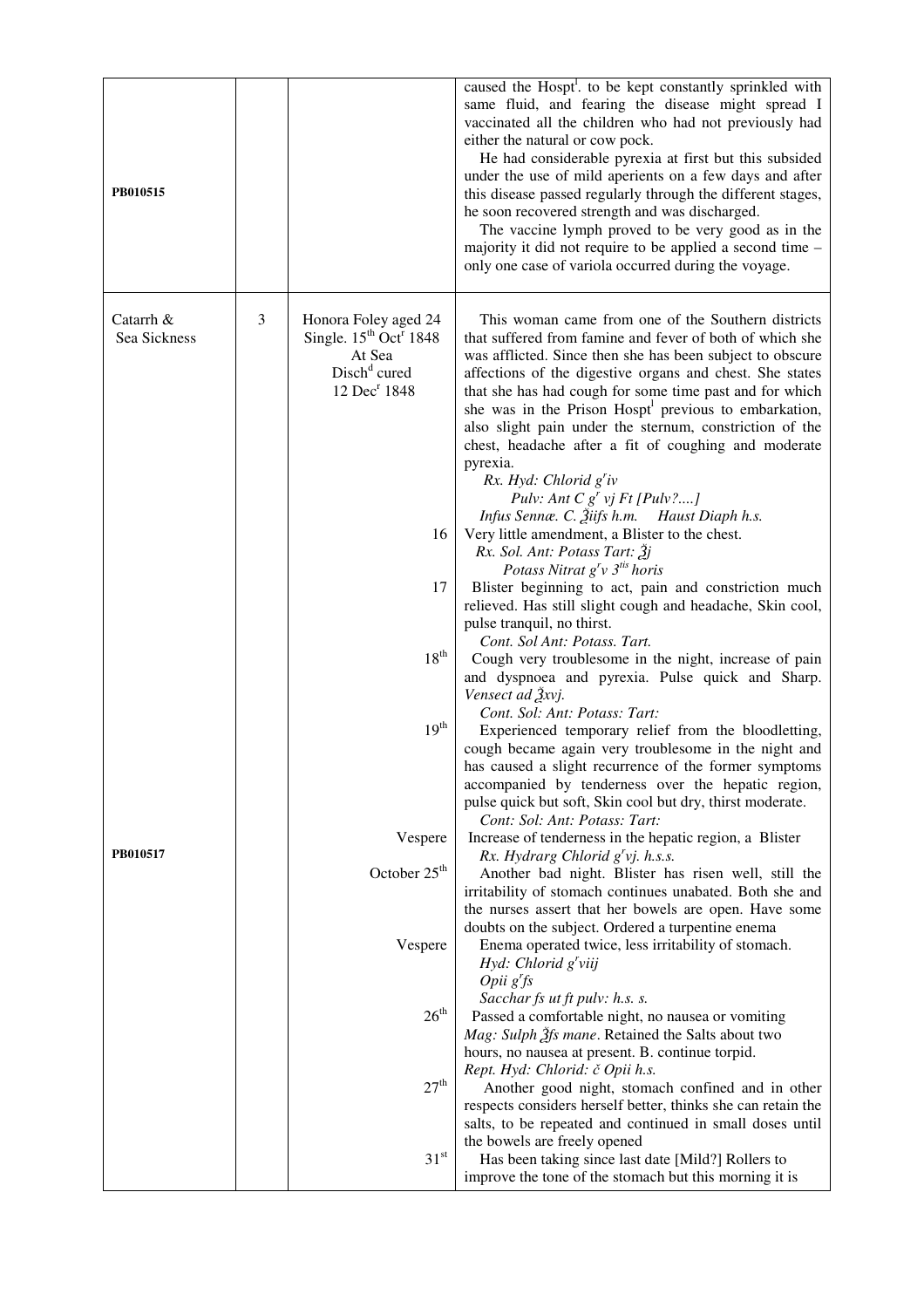|                                                       |   |                                                                                                                                                 | again rather irritable, which I attribute to the bowels<br>being rather torpid. .Enema Stat: Rept: Hyd: Chlorid ad                                                                                                                                                                                                                                                                                                                                                                                                                                                                                                                                                                                                                                                                                                                                                                                                                                                                                                                                                                                                                                                                                                                                                                                                                                                                                                                                                                                                                                                                                                                                  |
|-------------------------------------------------------|---|-------------------------------------------------------------------------------------------------------------------------------------------------|-----------------------------------------------------------------------------------------------------------------------------------------------------------------------------------------------------------------------------------------------------------------------------------------------------------------------------------------------------------------------------------------------------------------------------------------------------------------------------------------------------------------------------------------------------------------------------------------------------------------------------------------------------------------------------------------------------------------------------------------------------------------------------------------------------------------------------------------------------------------------------------------------------------------------------------------------------------------------------------------------------------------------------------------------------------------------------------------------------------------------------------------------------------------------------------------------------------------------------------------------------------------------------------------------------------------------------------------------------------------------------------------------------------------------------------------------------------------------------------------------------------------------------------------------------------------------------------------------------------------------------------------------------|
| PB010518                                              |   | $1^{\rm st}$<br>2 <sup>nd</sup><br>$3^{\text{rd}}$<br>$12^{th}$                                                                                 | $g'$ ?<br>Complains of weight at the pit of stomach and<br>uneasiness in the bowels, the latter were twice moved by<br>this enema. Ordered Infus: Sennæ. C. č Mag Sulph: mane<br>et Hydrarg Chlorid $g'$ iij h.s.<br>A tolerable night. Bowels moderately moved by the<br>medicines, uneasiness in the bowels continue for which a<br>dose of the Ricini was exhibited and only retained half<br>an hour until rejected. The dose was repeated and<br>retained and acted freely on the bowels, removing nausea<br>and griping and leaving her in a very comfortable state.<br>Slept well and is this morning quite free from nausea<br>& considerable debility. Infus: Gent: C. bis die Mag<br>Sulph: $\tilde{f}$ fs. p.r.n.<br>About a week ago she fell over a chest against the<br>corner of which she struck her left breast. She<br>experienced acute pain at the time but did not take any<br>further notice of it until within the last day or two when<br>she discovered a hard tumour in its upper part. The skin<br>is now inflamed and there is a sensation of fluctuation.<br>Cataplasms and fomentations were ordered and in the<br>course of a few days the abscess was opened and a large<br>quantity of pus discharged. Subsequently two others<br>formed at different periods which kept her under<br>treatment until the $12th$ Dec <sup>r</sup> . This consisted in attention<br>to the Bowels, Cataplasms to the Breast and opening the<br>abscesses as soon as ready for it. Quinine Disulph was<br>also given together with a moderate quantity of wine.<br>She has since enjoyed excellent health and has got very<br>stout. |
| Ophthalmia                                            | 4 | Alice Staunton.<br>Aged 30<br>Single woman<br>$19th$ Oct <sup>r</sup> 1848 at Sea<br>Disch <sup>d</sup> cured $9^{th}$ Nov <sup>r</sup><br>1848 | This woman was admitted this morning with both eyes<br>greatly inflamed, the right being the worst, produced she<br>fancies by sleeping in a damp bed, very little pyrexia. A<br>purgative Sol: Argent: Nitrat g iv and Aqua $\tilde{\chi}$ admov <sup>t</sup> .<br><i>bis die.</i> This with occasional small doses of Calomel<br>completed the cure                                                                                                                                                                                                                                                                                                                                                                                                                                                                                                                                                                                                                                                                                                                                                                                                                                                                                                                                                                                                                                                                                                                                                                                                                                                                                               |
| Abscess of Breast<br>Sea Sickness<br>Premature labour | 5 | Mary Whelan<br>Aged 25 unmarried<br>17 <sup>th</sup> Oct <sup>r</sup> 1848<br>At Sea<br>Died 28 <sup>th</sup> Oct <sup>r</sup> 1848<br>18       | The subject of this case is a poor miserable, emaciated<br>creature, from her own statement in the $7th$ month of<br>pregnancy. She has been suffering ever since we sailed<br>from Kingstown distressing Sea Sickness but not come<br>under special notice until this morning. I found that she<br>had taken little, if any food since she came on board as<br>the stomach would not retain it. She has a large tumour<br>in the right breast in a state of suppuration. The bowels<br>have been in a very irregular state for some months past,<br>being generally confined and she is not suffering from<br>external hæmorrhoids. Admitted into Hospt <sup>1</sup> . Bowels<br>acted on by Enemata & Oil Ricini, Cataplasma to the<br>Breast. Ordered any light food she may fancy.<br>Quiet but sickness of stomach continues. Almost<br>everything taken being rejected. Several remedies have<br>been tried with any decided benefit. At 3:30 a.m. labour<br>pain commenced.                                                                                                                                                                                                                                                                                                                                                                                                                                                                                                                                                                                                                                                                  |
| PB010519                                              |   | 19 <sup>th</sup>                                                                                                                                | The pains continued languid in the early part of<br>yesterday and towards evening she became so much<br>exhausted that I found it necessary to administer                                                                                                                                                                                                                                                                                                                                                                                                                                                                                                                                                                                                                                                                                                                                                                                                                                                                                                                                                                                                                                                                                                                                                                                                                                                                                                                                                                                                                                                                                           |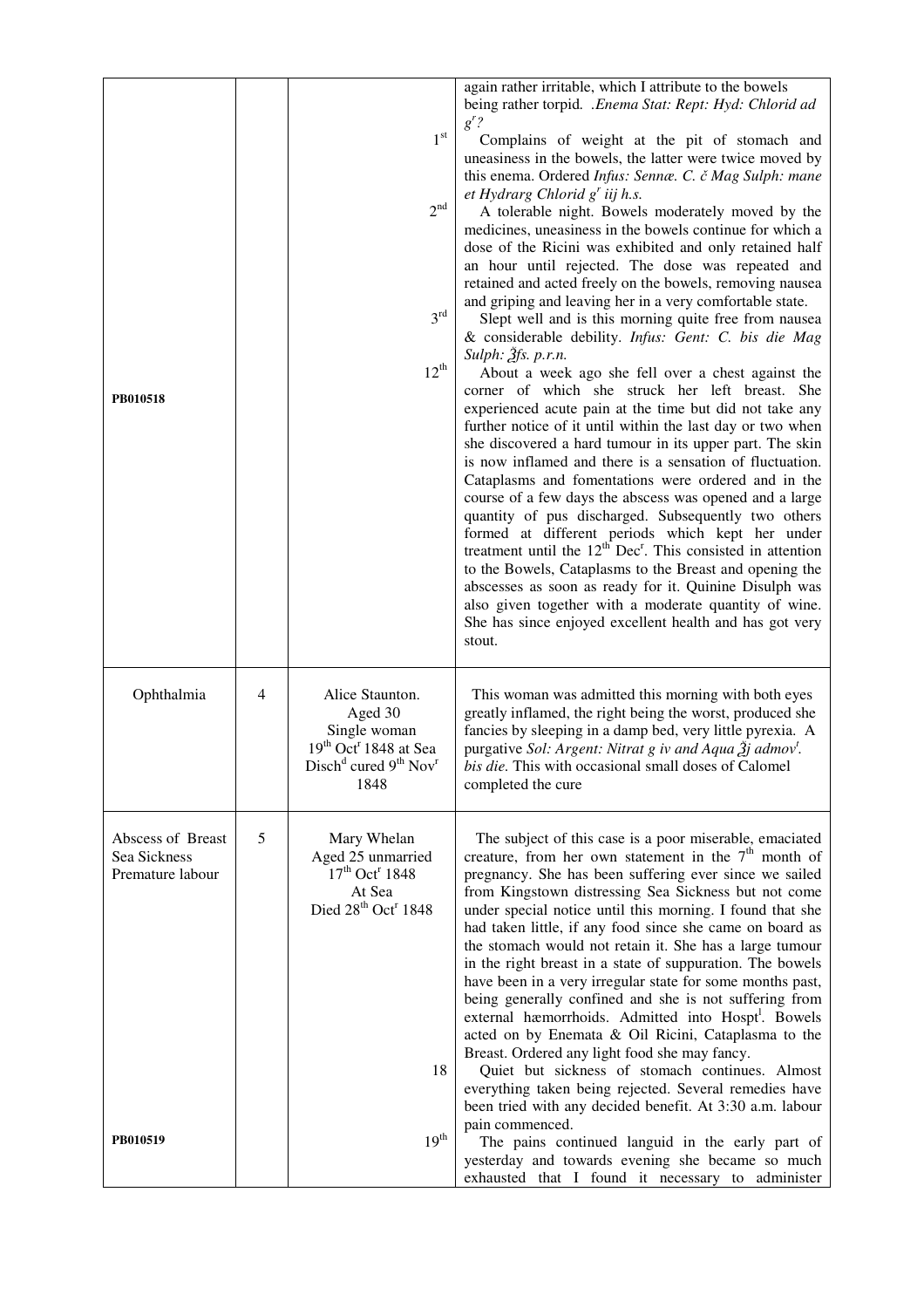|          |   | $20^{\text{th}}$<br>24                                                                      | These [urged??] her a little, the pains<br>stimulants.<br>gradually increased and at 3:30 a.m. she was delivered of<br>a male child. Her placenta came away in due time and at<br>4 I left her as well as could be expected under such<br>circumstances, having previously given her an opiate.<br>Going on tolerably well, stomach still irritable Haust<br>Saline Effer. & T. Opii p.r.n.<br>State very variable, nights generally passed without<br>sleep notwithstanding considerable doses of anodyne<br>medicines have been exhibited. Cannot without<br>compulsion be induced to take anything but a little<br>negus. Abscess in the Breast opened and discharging<br>freely lochia and water. Any thing in moderation she<br>fancies. Bowels regulated by enemata. No milk for the                                                                                                                       |
|----------|---|---------------------------------------------------------------------------------------------|------------------------------------------------------------------------------------------------------------------------------------------------------------------------------------------------------------------------------------------------------------------------------------------------------------------------------------------------------------------------------------------------------------------------------------------------------------------------------------------------------------------------------------------------------------------------------------------------------------------------------------------------------------------------------------------------------------------------------------------------------------------------------------------------------------------------------------------------------------------------------------------------------------------|
|          |   | $26^{\rm th}$                                                                               | child.<br>Nights continue restless. Seldom a sound sleep. The<br>tongue this morning is dry and brown in the centre and<br>there is slight tenderness over the stomach and [loins?],<br>no heat of surface, Pulse quick and feeble, an Enema<br>$Rx$ Hydrarg Chlorid $g'$ iij<br>Opii $g^r$ fs $2^{nd}$ quaque hora                                                                                                                                                                                                                                                                                                                                                                                                                                                                                                                                                                                              |
|          |   | 27 <sup>th</sup>                                                                            | Continues in nearly the same state but if any thing<br>weaker, profuse discharge from the breast, no sleep in<br>the night. Enema retained to be repeated, Ol. Ricini $\tilde{Z}$ iij<br>A Blister to the Epigastrium                                                                                                                                                                                                                                                                                                                                                                                                                                                                                                                                                                                                                                                                                            |
|          |   | 28                                                                                          | A very bad night, muttered much in her sleep and is<br>now greatly exhausted. Blister [acted?] and has<br>apparently removed the pain but the irritability of<br>stomach continues. Bowels moved, stools offensive.<br>Refuses every thing in the shape of medicine $\&$ food.<br>Pulse very feeble. A little wine with T. Opii was after<br>much trouble given her. She after this became a little<br>composed when she was induced by persuasion of<br>[others?] to take a little prepared gruel with a small<br>proportion of wine.                                                                                                                                                                                                                                                                                                                                                                           |
| PB010520 |   | Vespere                                                                                     | She has been very restless since the morning, the pulse<br>is very feeble, the skin cold and clammy and although at<br>times perfectly sensible $\&$ rational she wanders in her<br>ideas and is greatly frightened by the immediate prospect<br>of death. Having had the prayer of her Church R.C. read<br>to her she requested me to read the Prayer of our Church<br>which I did and afterwards conversed with her for a short<br>time but getting more exhausted a little wine was given<br>with <i>T. Opii</i> $g''$ xv. She after this fell into a quiet state.<br>Her pulse gradually sank and at 10 p.m. she expired.<br>Fearing it might have had a bad effect on the other<br>Prisoners I did not make a Post Mortem examination.<br>The child was very small and delicate from the first<br>and not getting any milk soon began to fall off in<br>appearance and only survived the mother a few days. |
| Cholera  | 6 | Elizabeth Brennan,<br>aged 34<br>Widow $-27$ <sup>th</sup> Oc <sup>tr</sup> 1848<br>At Sea. | A spare made woman with a constitution greatly<br>impaired by want of proper food clothing etc retired to<br>bed in her usual health was woken at 6 a.m. by severe<br>nausea and uneasiness in the bowels. This was soon<br>succeeded by vomiting and purging and cramps in the<br>bowels and extremities, general coldness of the surface<br>and incessant desire for cold drinks, everything taken<br>into her was immediately rejected. Spirit. Vin. Gall. $2ij$ –<br><i>Tinct: Opii</i> $g^t$ <i>xx Ol: Ricini</i> $\tilde{g}$ <i>j stat.</i> Bottles filled with hot<br>water to the belly.                                                                                                                                                                                                                                                                                                                 |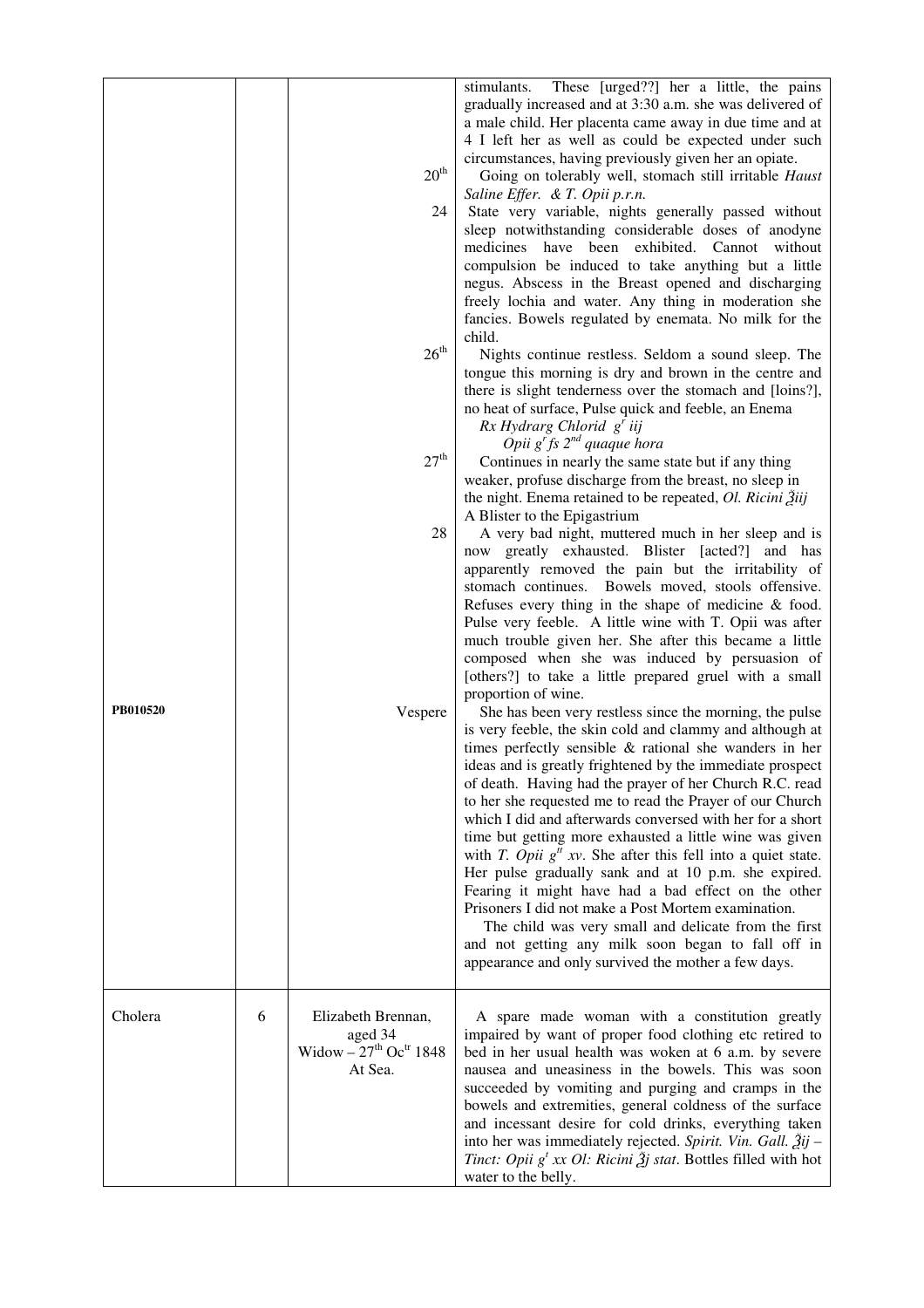| PB010521   |   | Vespere<br>28 <sup>th</sup><br>$29^{\rm th}$                                                                                                | This was retained half an hour before rejected.<br>Symptoms not improved, pulse scarcely perceptible at<br>the wrist. Hyd: Chlorid $g^t$ x to be washed down with<br>Spirit Vin: Gall: $\tilde{A}$ ij Tinct: Opii g <sup>t</sup> xx in punch – this was<br>retained and in a short time she began to rally. The<br>nausea and thirst in a great measure subsided. The<br>cramps disappeared. The pulse improved thus the natural<br>warmth returned to the surface and she fell into a<br>comfortable sleep at 1 p.m.<br>Ol. Ricini $\tilde{\mathcal{A}}$ fs. Tinct Opii $g^{t}$ x<br>The oil operated several times, stools bilious and<br>offensive. Still slight uneasiness in the bowels. Hyd:<br>Chlorid $g'$ iv. Opii $g'$ fs h.s.<br>A comfortable night, stools more healthy and in other<br>respects better but looks rather pale. Haust: Salin, Enema<br>Discharged cured. |
|------------|---|---------------------------------------------------------------------------------------------------------------------------------------------|--------------------------------------------------------------------------------------------------------------------------------------------------------------------------------------------------------------------------------------------------------------------------------------------------------------------------------------------------------------------------------------------------------------------------------------------------------------------------------------------------------------------------------------------------------------------------------------------------------------------------------------------------------------------------------------------------------------------------------------------------------------------------------------------------------------------------------------------------------------------------------------|
| Erysipelas | 7 | Mary Smith<br>Aged 4 months<br>Convicts child<br>$27th$ Oct <sup>r</sup> 1848<br>At Sea<br>Died the $3^{\text{rd}}$ Nov <sup>r</sup> . 1848 | A delicate female child was brought under my notice<br>this morning with extensive Erysipelas of the left leg, the<br>mother states that about a week ago she observed a small<br>ulcer above the outer ankle that in a few days it began to<br>look red and that the redness has continued to spread and<br>latterly has been accompanied with much restlessness,<br>heat of surface etc. The bowels are relaxed, stools<br>unhealthy. Hydrarg: Chlorid $g^r$ fs Pulv: Rhei $g^r$ vj stat.<br>Scarification, fomentations                                                                                                                                                                                                                                                                                                                                                           |
|            |   | 28 <sup>th</sup>                                                                                                                            | Inflammation extending up the leg to the inside of the<br>thigh, the latter is slightly blistered, medicine operated<br>tolerably, passed a quieter night, pyrexia more moderate.                                                                                                                                                                                                                                                                                                                                                                                                                                                                                                                                                                                                                                                                                                    |
|            |   | Oct <sup>r</sup> 29 <sup>th</sup>                                                                                                           | Repeat the Scarification and Fomentation<br>Inflammation continues to spread, leg and thigh much<br>swelled and constitutional disturbance, bowels irritable.<br>Rept. Hyd: Chlorid c. Pulv: Rhei: touched to the<br>[sound?] parts with Argent: Nitrate repeated the<br>[functions?] which appear to afford relief, fomentations<br>as before.                                                                                                                                                                                                                                                                                                                                                                                                                                                                                                                                      |
|            |   | 31 <sup>st</sup>                                                                                                                            | The same treatment was repeated yesterday without it<br>limiting the inflammation which has now reached the<br>abdomen and [ ? ], Bowels more regular and stools<br>tolerably healthy. Slept part of the night. <i>Pulv: Rhei:</i> $gr$<br>iv. Mag: Carb: g' vi. Aqua Menth Šj: Ft haust; Stat.<br>Sumend. Fomentatur                                                                                                                                                                                                                                                                                                                                                                                                                                                                                                                                                                |
|            |   | Vespere                                                                                                                                     | Towards<br>evening<br>she<br>became<br>restless<br>very<br>accompanied by considerable pyrexia and extension of<br>the inflammation, Pulse 125, feeble, respiration hurried,<br>moans much, two moderate evacuations since the<br>morning- more healthy. Tinct: Opii g <sup>tt</sup> iij Stat: Lot: Liq:<br>Plumb: Part. dol;                                                                                                                                                                                                                                                                                                                                                                                                                                                                                                                                                        |
|            |   | November 1st                                                                                                                                | A very restless night, moaned much and is this<br>morning a good deal exhausted. The inflammation is<br>subsiding but the pulse is more feeble, the surface cold<br>and there is partial inability to suck, arrow root with Port<br>Wine, a tepid Bath night & morning. Rx. Vin: Ant:                                                                                                                                                                                                                                                                                                                                                                                                                                                                                                                                                                                                |
| PB010522   |   | 2 <sup>nd</sup>                                                                                                                             | Comp: $gtt$ vj. Tinct: Opii $gtt$ iij h.s.s.<br>Passed a better night the greater part of which she slept.<br>The pulse is firmer and less frequent, febrile symptoms<br>more moderate. Several unhealthy stools this morning.<br>Inflammation of the left leg and thigh has nearly<br>disappeared but it is extending down the right thigh.<br>Seems relieved by the Baths. Hyd: Chlorid: $g'$ i Opii<br>$[g^{tt}$ ?] ¼ bis die; continue cold lotion & arrow root.                                                                                                                                                                                                                                                                                                                                                                                                                 |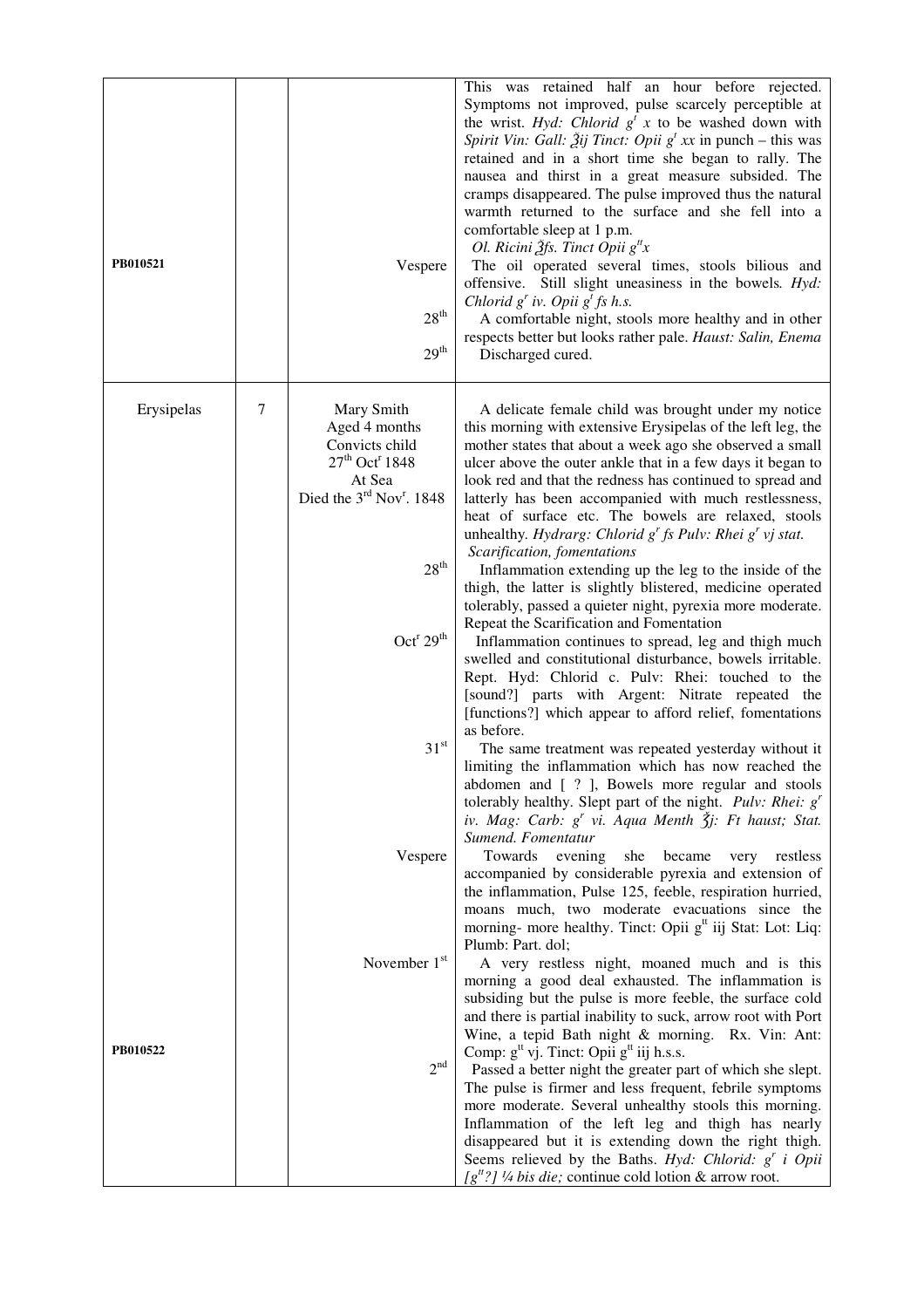|                              |         | 3 <sup>rd</sup><br>Vesp.                                                                                                                                  | Very little sleep in the night and towards morning was<br>slightly convulsed, appears much exhausted; the<br>respiration is hurried, $[-?]$ $[?]$ . Inflammation of the<br>legs have subsided; stools continue bilious, pulse quick<br>and feeble, skin cool and dry. A Blister to the chest:<br>Pulv: Rhei g' vj Mag: Carb: g' iv Aqua Menth z ij m<br>She has been tolerably comfortable during the day but<br>has had no sleep. Has taken a little arrow root<br>occasionally, gave her three drops of Tinct: Opii after<br>which a she had a little sleep. She did not show any sign<br>of suffering until about 11:30 p.m. when she was seized<br>with a slight convulsion from which she expired.                                                                                                                                                                                                                                                                                                                                                                                                                             |
|------------------------------|---------|-----------------------------------------------------------------------------------------------------------------------------------------------------------|-------------------------------------------------------------------------------------------------------------------------------------------------------------------------------------------------------------------------------------------------------------------------------------------------------------------------------------------------------------------------------------------------------------------------------------------------------------------------------------------------------------------------------------------------------------------------------------------------------------------------------------------------------------------------------------------------------------------------------------------------------------------------------------------------------------------------------------------------------------------------------------------------------------------------------------------------------------------------------------------------------------------------------------------------------------------------------------------------------------------------------------|
| Constipation<br>Sea Sickness | $\,8\,$ | Mary Leyden. Aged 34<br>Widow. 24 <sup>th</sup> Oct <sup>r</sup> . 1848<br>At Sea<br>Discharged cured<br>$12^{th}$ Nov <sup>r</sup> 1848<br>$25^{\rm th}$ | This woman has been suffering from Sea Sickness ever<br>since she left Dublin on the $11th$ Oct <sup>r</sup> , The bowels have<br>not been moved during the whole of this time and the<br>stomach is at present in such an irritable state that the<br>stomach it will not retain either food or medicines;<br>appears greatly exhausted, pulse feeble; surface cold<br>stimulants<br>Enema Cathart: Stat:<br>Hydrarg Chlorid: $g'$ vj<br>Opii $g'$ i Ft Pulv: h.s.s<br>A comfortable night; stomach so long as she remains<br>in the horizontal posture tolerably composed, pulse and<br>temperature improved; Enema brought away some<br>hardened fæces;<br>Ol: Ricini Žj mane.<br>The oil was soon rejected. Saline aperients in a state of<br>effervescence was next ordered and being partly retained<br>were given at intervals until the bowels were freely<br>opened. The irritability of stomach was somewhat<br>relieved; still she was not able to leave the Hospital until<br>the $12th$ Novr. Mild [bitter?] aperients, light nourishing<br>diet with a moderate allowance of wine improved [her?]<br>after treatment. |
| PB010523<br>Constipation     | 9       | Mary Walsh Aged 30<br>Single. 9 <sup>th</sup> Nov <sup>r</sup> 1848<br>At Sea<br>Discharged cured 8 <sup>th</sup><br>Nov <sup>r</sup> 1848<br>Vespere     | A pale delicate looking female has she states been in a<br>delicate state of health for some time past which she<br>attributes to the last famine in Ireland and her subsequent<br>confinement in prison. She has not menstruated for some<br>months and her bowels are in a very torpid state ever<br>since she was embarked, from her own statement they<br>have not been opened for ten or twelve days. She has<br>been suffering from Sea Sickness and at present the<br>stomach is rather irritable. She complains of headache<br>and oppression of the chest with [restlessness?] and<br>slight fever. Her tongue is foul and the breath offensive<br>Rx. Hyd: Chlorid: $gr$ vj mane<br>Ol: Ricini $\tilde{2}j$ post horas [ ]<br>Bowels not moved by the medicines. Rather better:<br>Rept-Hyd: Chlorid: h.s.<br>Infus: Sennæ c Mag: Sulph: cras mane<br>Several very copious dark effusive stools. Symptoms<br>remove. Aperients with bitters were prescribed under<br>their use she was restored to health. The catamenia<br>reappeared.                                                                                   |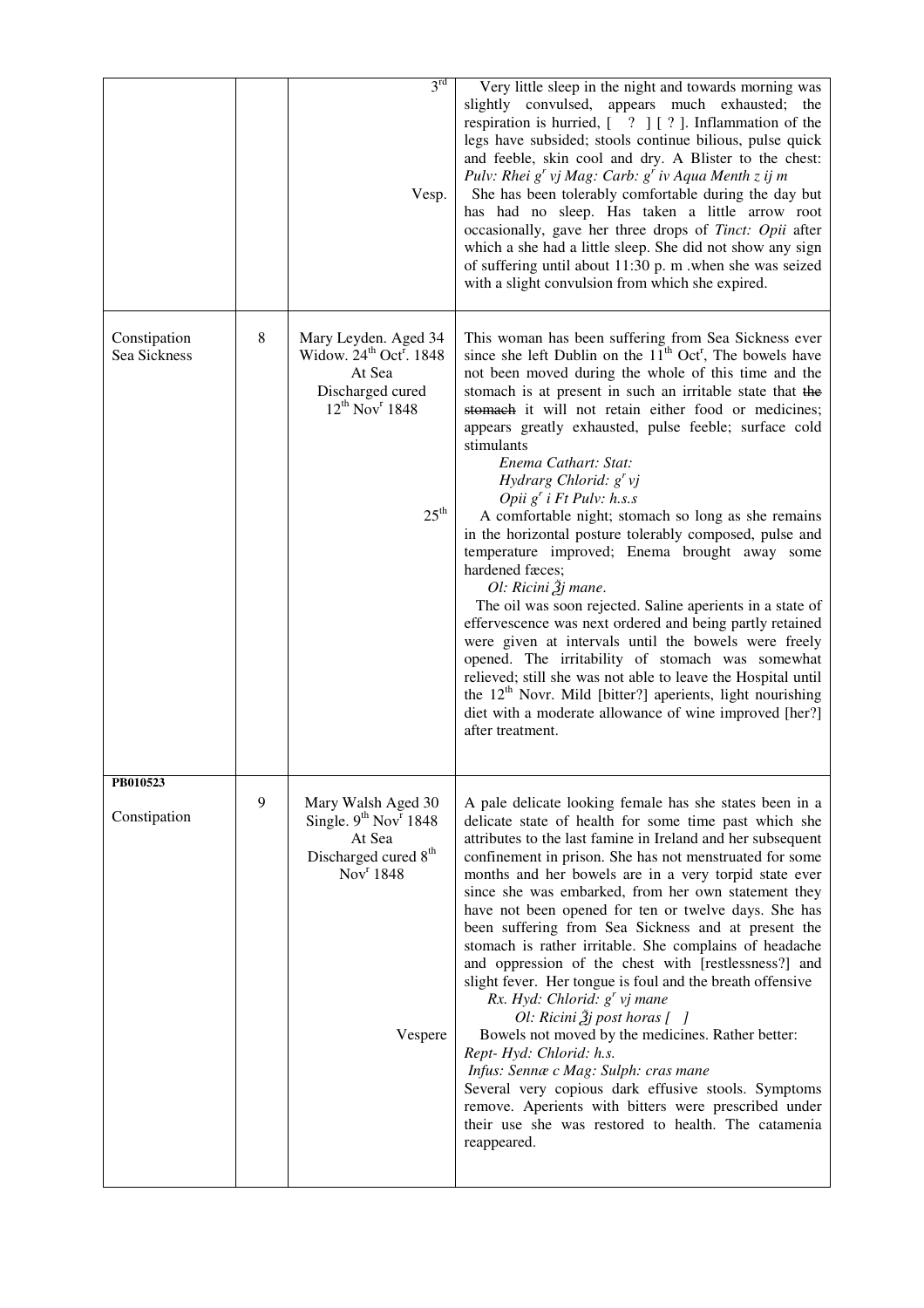| Cynanche<br>Cellurais<br>(Cellularis)<br>PB010524 | 10 | Catherine Donaghy<br>Aged 20<br>Single. 9 <sup>th</sup> November<br>1848<br>At Sea<br>13 <sup>th</sup><br>Vespere<br>14 <sup>th</sup><br>Vespere<br>$17^{\text{th}}$ | This patient's habit is strumous – since first embarked<br>she has scarcely ever been free from catarrhal affections<br>and was only discharged on the 30 <sup>th</sup> ult., cured of an<br>attack of Cynanche Tonsillaris. She presented herself this<br>morning with tumefaction of the neck which she stated to<br>be very painful more especially when she moved the<br>lower maxilla. The temperature as somewhat increased,<br>the pulse accelerated, the tongue foul, bowels confined.<br>Fomentations.<br>Rx. Hyd: Chlorid: $gr$ iv mane<br>Infus: Sennæ C. Žj<br>Mag: Sulph: Ѯfs hora meridiem<br>Sol: Ant: Potass: Tart: 4tis horis. Rept:<br>Considerable tumefaction and inflammation of the left<br>side of the face and superior portion of the neck motion<br>of the lower jaw so limited that it is with the utmost<br>difficulty that she can open the mouth sufficiently wide<br>to admit fluids. Considerable pyrexia, no sleep the last<br>two nights - Cataplasm<br>Cont: Sol: Ant: Potass: Tart<br>Tinct Opii gtt xx h.s.s.<br>Passed a quieter night, very little sleep, swelling extends<br>round the front of the neck and up the face but is greatest<br>in the right side, immediately below the maxilla there is<br>an [ind.t] sensation of fluctuation, cannot now open the<br>mouth, made an opening into this swelling from which a<br>quantity of blood was discharged. Fomentations and<br>cataplasm.<br>Considerable discharge of purulent matter & blood<br>since the morning. Swelling continues unabated, is very<br>irritable.<br>Rx. Tinct: Opii $g^t$ xxv h.s.s<br>Swelling somewhat reduced and she can now open the<br>mouth so as to enable me to see the tongue which is very<br>foul and pressed upwards. Wound discharging, slept<br>tolerably well, pyrexia subsiding, bowels torpid,.<br>Continue the fomentations $&$ Cataplasm<br>Rept: Infus: Sennæ ĉ Mag: Sulph:<br>Very little improvement in the neck. Several small<br>blisters under the tongue which have been punctured.<br>Ordered a gargle for the mouth $&$ throat.<br>Pulv: Jalap: Comp: 3fs cras mane<br>Bowels freely opened by the medicine, irritation and<br>fever has subsided, tongue cleaner. All the wounds<br>discharging, still much hardness about the neck.<br>Continue the fomentation, cataplasm [gargle?]<br>A very free discharge, hardness & swelling subsiding<br>and otherwise there is great improvement this morning.<br>Slept well. From this date the swelling fast subsided. The<br>discharge diminished. Her general health improved and<br>she was discharged on the 22 <sup>nd</sup> Nov <sup>r</sup> . |
|---------------------------------------------------|----|----------------------------------------------------------------------------------------------------------------------------------------------------------------------|----------------------------------------------------------------------------------------------------------------------------------------------------------------------------------------------------------------------------------------------------------------------------------------------------------------------------------------------------------------------------------------------------------------------------------------------------------------------------------------------------------------------------------------------------------------------------------------------------------------------------------------------------------------------------------------------------------------------------------------------------------------------------------------------------------------------------------------------------------------------------------------------------------------------------------------------------------------------------------------------------------------------------------------------------------------------------------------------------------------------------------------------------------------------------------------------------------------------------------------------------------------------------------------------------------------------------------------------------------------------------------------------------------------------------------------------------------------------------------------------------------------------------------------------------------------------------------------------------------------------------------------------------------------------------------------------------------------------------------------------------------------------------------------------------------------------------------------------------------------------------------------------------------------------------------------------------------------------------------------------------------------------------------------------------------------------------------------------------------------------------------------------------------------------------------------------------------------------------------------------------------------------------------------------------------------------------------------------------------------------------------------------------------------------------------------------------------------------------------------------------------------------------------------------------------------------------------------------------------------------------------------------------|
|                                                   |    |                                                                                                                                                                      |                                                                                                                                                                                                                                                                                                                                                                                                                                                                                                                                                                                                                                                                                                                                                                                                                                                                                                                                                                                                                                                                                                                                                                                                                                                                                                                                                                                                                                                                                                                                                                                                                                                                                                                                                                                                                                                                                                                                                                                                                                                                                                                                                                                                                                                                                                                                                                                                                                                                                                                                                                                                                                                    |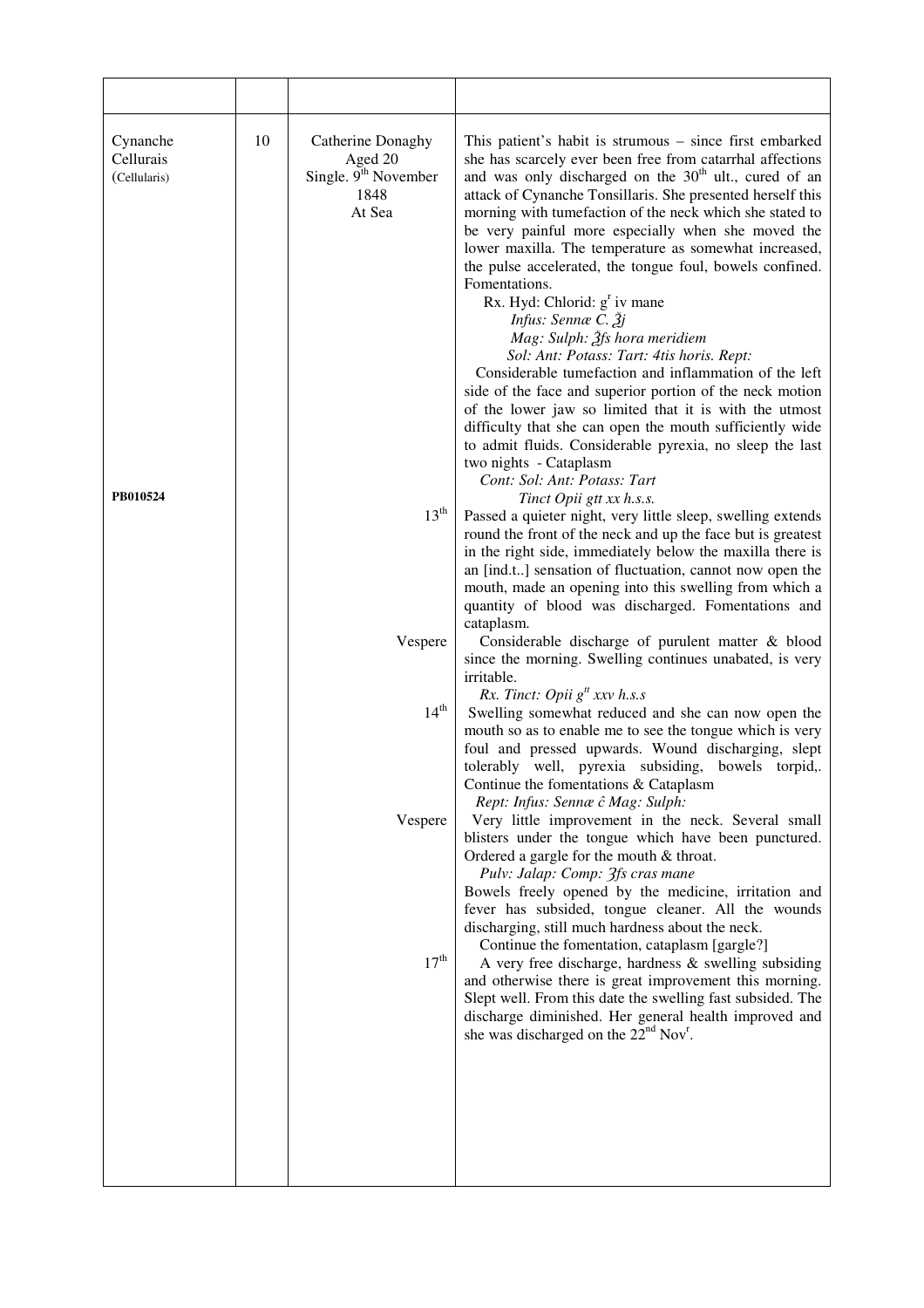| Diarrhoea<br>Tenea Capitis<br>(Tinea Capitis) | 11 | Anne Daily<br>Aged 1y 6m<br>Convicts child, 11th<br>Nov <sup>r</sup> 1848 at Sea<br>Disch <sup>d</sup> cured<br>$26^{th}$ Nov <sup>r</sup> 1848 | Of a delicate strumous habit, has been suffering from an<br>irritable state of the bowels for some months, ever since<br>she began to get her teeth. She is very pale and a good<br>deal emaciated. The stools are unhealthy and passed with<br>griping - She is also suffering from Tenea (tinea) Capitis.<br>A light unirritating diet. The head to be washed with<br>soap and water daily and touched with Ung: Hyd: Nitrat:<br>Small doses of Calomel and Rhubarb to be taken<br>occasionally so as to improve the [secretion?], latterly<br>Mistura Cretæ was given. She improved gradually, was<br>disch <sup>d</sup> cured on the $25th$ Nov <sup>r</sup> .                                                                                                                                                         |
|-----------------------------------------------|----|-------------------------------------------------------------------------------------------------------------------------------------------------|----------------------------------------------------------------------------------------------------------------------------------------------------------------------------------------------------------------------------------------------------------------------------------------------------------------------------------------------------------------------------------------------------------------------------------------------------------------------------------------------------------------------------------------------------------------------------------------------------------------------------------------------------------------------------------------------------------------------------------------------------------------------------------------------------------------------------|
| PB010525<br>Rheumatism                        | 12 | Bridget Fagan. Aged 30<br>Single. $17^{\text{th}}$ Nov <sup>r</sup> 1848<br>At Sea<br>Hobart Hospital<br>$24th$ Jan <sup>y</sup> 1848           | A tall masculine looking woman suffered from the<br>prevailing fever and great privations during the famine in<br>Ireland. She has been suffering occasionally for some<br>months from pains in the joints and was under treatment<br>in the prison previous to her embarkation for<br>Rheumatism of the left knee. She thinks she caught cold<br>coming down to Kingstown on the steam vessel as she<br>has not since that time been quite free from pain.<br>She now complains of acute pain in the left knee joint<br>which is much swollen. Skin cool, pulse tranquil, Bowels<br>confined - tongue foul; Liniment: Ammon<br>Rx. Hydrarg: Chlorid: g <sup>r</sup> iv<br>Ext: Col: C. $g^r$ vj<br>Pulv; Ipecac $g^r$ fs Ft Pil statim sumend<br>Infus: Sennæ c Mag Sulph: h.m.<br>Pulv. Ipecac: Comp. $g'$ viiij. h.s.s. |
|                                               |    | 18 <sup>th</sup>                                                                                                                                | Medicine acted freely on the bowels. Passed a tolerable<br>night, perspired a little after the powder- Cont: Liniment<br>Rx. Sol: Ant: Potass: Tart $\tilde{\mathcal{Z}}$ j 3 <sup>tis</sup> horis                                                                                                                                                                                                                                                                                                                                                                                                                                                                                                                                                                                                                         |
|                                               |    | 20 <sup>th</sup>                                                                                                                                | Rept. Pulv: h.s.<br>The right knee $\&$ ankle and also the left knee are much<br>swollen and extremely painful. Passed a very restless<br>night. Skin rather dry, thirst moderate, pulse somewhat<br>accelerated but soft.<br>Rx. Sol: Ant: Potass: Tart: 31<br>Vin Colchici $g^t$ xv. Ft Haust. $4^{t}$ horis sumend.<br>Hyd: Chlorid $g'$ vj<br>Pulv: Opii $g^r$ fs                                                                                                                                                                                                                                                                                                                                                                                                                                                      |
|                                               |    | 21                                                                                                                                              | Ipeac $g^r$ fs Ft Pil: h.s.s.<br>Passed another restless night; symptoms continue<br>unabated. Bowels torpid, [].<br>Infus: Sennæ ĉ Mag: Sulph: mane<br>Rept. Haust: et Pil:                                                                                                                                                                                                                                                                                                                                                                                                                                                                                                                                                                                                                                               |
|                                               |    | 22 <sup>nd</sup>                                                                                                                                | Bowels freely opened, profuse perspiration, urine high<br>coloured and turbid; pulse soft $&$ open - $&$ very little<br>accelerated; left wrist now affected, other joints as<br>before.                                                                                                                                                                                                                                                                                                                                                                                                                                                                                                                                                                                                                                   |
|                                               |    | 23 <sup>rd</sup>                                                                                                                                | Cont: Haust et Pil:<br>Passed a sleepless night: Pain not so acute; right wrist<br>now affected. Knees and ankles somewhat improved.<br>Complains of slight tenderness of the abdomen with<br>flatulence. Perspiration continues and appears to produce                                                                                                                                                                                                                                                                                                                                                                                                                                                                                                                                                                    |
| PB010526                                      |    | November 24 <sup>th</sup>                                                                                                                       | slight exhaustion.<br>Cont. Haust: Rept. Pil: h.s.<br>Slept tolerably with well, and appears somewhat<br>better, left wrist rather better but the left continues much<br>tumified and painful. Considerable soreness of the body;<br>less uneasiness in the bowels; tongue covered with a dry                                                                                                                                                                                                                                                                                                                                                                                                                                                                                                                              |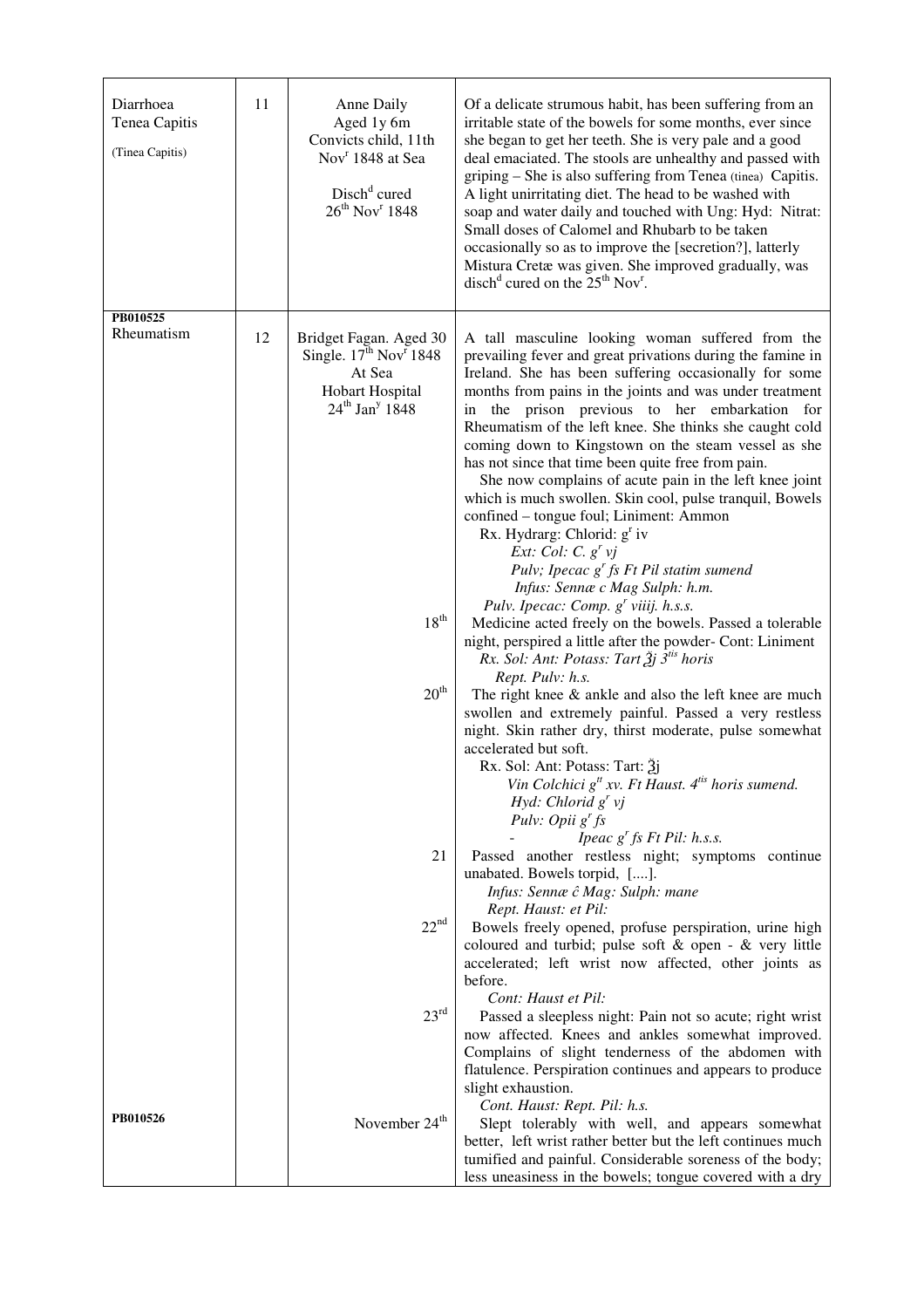|          |                  | brown fur; moderate Perspiration - very little thirst; no              |
|----------|------------------|------------------------------------------------------------------------|
|          |                  | appetite                                                               |
|          |                  | Rx. Infus Sennæ Žj                                                     |
|          |                  | Mag: Sulph 3ij                                                         |
|          |                  | Tinct: Rhei 3j Ft Haust: mane sumend.                                  |
|          | $25^{\text{th}}$ | Pulv: Ipecac.C. $g^r$ viii h.s.s.                                      |
|          | $25^{\text{th}}$ | A comfortable night; appears somewhat easier but                       |
|          |                  | complains much of sickness and a sensation of sinking at               |
|          |                  | the pit of the stomach; slight uneasiness in the abdomen               |
|          |                  | not increased by pressure; pulse tranquil, tongue coated               |
|          |                  | in the centre and dry – thirst moderate: complete [no                  |
|          |                  | appetite??]                                                            |
|          |                  | Rx. Quiniæ: Disulph $g'$ ij                                            |
|          |                  | Acid Sulph Dil $g^t$ iv                                                |
|          |                  | Mag Sulph 3j                                                           |
|          |                  | Aqua 3j Ft haust: mane sumend.                                         |
|          | Vespere          | She has been pretty comfortable since the morning.                     |
|          |                  | Bowels freely opened; stools dark and unhealthy; skin                  |
|          |                  | covered with a nice moisture. The shoulders and in fact                |
|          |                  | all the joints are more or less affected.                              |
|          |                  | Slight tenderness over the abdomen and a sense of                      |
|          |                  | fullness or distension of the stomach. Cataplasm Sinap                 |
|          |                  | ad Epigast:                                                            |
|          |                  | Rx. Hyd: Chlorid: $g^{r}$ vj                                           |
|          |                  | Pulv: Ipecac: $g^r$ fs                                                 |
|          |                  | Opii $g'$ j Ft Pil: h.s.s.                                             |
|          | 26 <sup>th</sup> | A very restless night. Has slight pain in the left side                |
|          |                  | with palpitation, and dyspnoea; and general soreness;                  |
|          |                  | pulse very little affected; tongue continues much loaded               |
|          |                  | and dry in the centre; thirst moderate, skin cool; loathing            |
|          |                  | of food.                                                               |
|          |                  | Rx. Hyd: Chlorid: $g^{r}$ vj                                           |
|          |                  | Pulv: Ipecac                                                           |
|          |                  | - Opii a.a. gr fs Ft Pil. 4 <sup>tis</sup> horis repet opii gr i h.s.: |
|          | Vespere          | Increase of pain, palpitation and dyspnoea. Emplast:                   |
|          |                  | Lyttæ part: dolent:                                                    |
|          | 27 <sup>th</sup> | A very bad night, part of which she was delirious and                  |
|          |                  | required to be kept in bed. She is at present tolerably                |
|          |                  | composed but states that she has giddiness and lightness               |
|          |                  | of the head. There is a degree of anxiety of countenance.              |
|          |                  | Tongue skin and pulse as before. Thirst moderate, two                  |
|          |                  | very dark watery stools this morning, urine continues to               |
|          |                  | deposit a sediment.                                                    |
|          |                  | Rx. Pulv: Rhei g <sup>tt</sup> xii. Mag: Carb: g <sup>r</sup> xv       |
|          |                  | Confect: Aromat: [] T. Cinnamon 3j Aqua 3j Ft                          |
|          |                  | Haust m.s.                                                             |
| PB010527 | Vespere          | General improvement since morning, the pains she says                  |
|          |                  | are now mostly all gone, the skin is moist and the pulse               |
|          |                  | tranquil, slight giddiness caused no doubt by the want of              |
|          |                  | sleep. Bowels moderately acted on.                                     |
|          |                  | Rx. Tinct: Opii 3fs                                                    |
|          |                  | Vin: Ant: Comp: $g^t$ t xx                                             |
|          |                  | Aqua Menth $\tilde{A}$ j Ft haust .h.s.s.                              |
|          | 28 <sup>th</sup> | Slept in the first part of the night. Was slightly                     |
|          |                  | delirious in the middle watch, passed two dark offensive               |
|          |                  | stools, after which she fell into a comfortable night and is           |
|          |                  | now (9a.m.) still asleep. She awoke much refreshed and                 |
|          |                  | considers herself better. The skin is moist and warm.                  |
|          |                  | Pulse regular and soft, tongue clearing towards the                    |
|          |                  | edges. Very little pain; uneasiness in the stomach and                 |
|          |                  | bowels continue -                                                      |
|          |                  | Rx. Ol. Ricini Ѯfs mane                                                |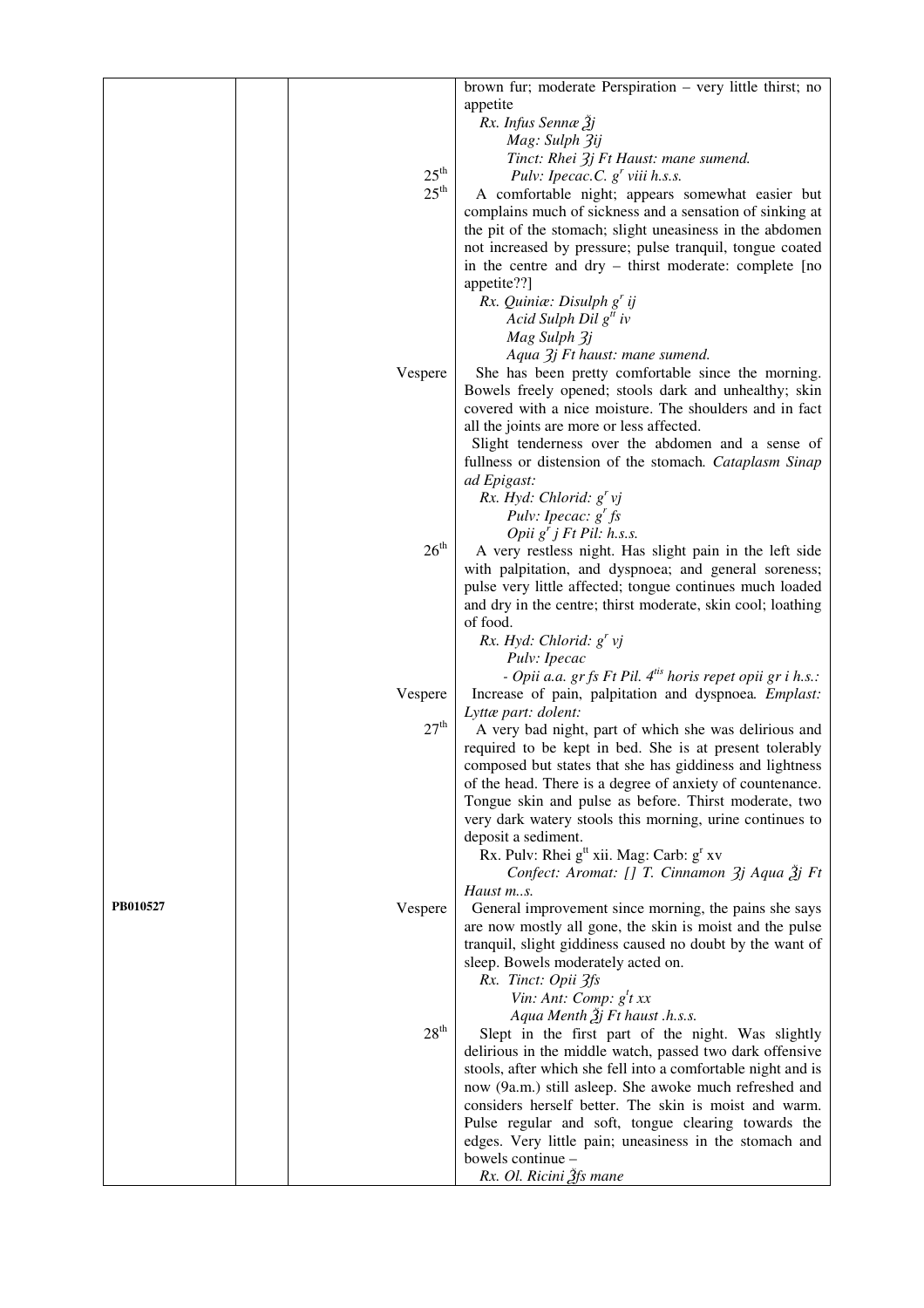| $29^{\rm th}$<br>Oil operated twice; green bilious dejections, less<br>offensive, both wrists again affected. Slept a good deal<br>yesterday, but could not sleep in the night from a pain<br>under the left breast, accompanied by slight dyspnoea<br>and a sense of fullness about the throat as if arising from<br>the stomach, no appetite. Urine continues turbid – Other<br>symptoms continue as yesterday<br>Rx. Tinct: Colchici 3ifs<br>Vin Ant: Comp 3ij<br>Spirit: Aeth: Nit: 3j<br>Potass Nitrat: 3fs<br>Mag: Sulph: 33iij<br>Aqua Žviii Ft Mist: Žj 3 <sup>tis</sup> horis<br>Applic: Emplast: Lyttæ part: dol:<br>$30^{\rm th}$<br>Slight amendment; tong beginning to clear in the<br>centre; right wrist continues swelled and inflamed; no<br>uneasiness in the chest; three stools the last 24 hours.<br>Rept Mistur ter die<br>December 1st<br>A comfortable night perspired freely this morning<br>appears somewhat better, tongue cleaner & moist. Cont:<br>Mist:<br>Much purged during the day<br>Vespere<br>Rx. Pulv: Ipecac. Comp. $g'$ vi – h.s.s.<br>$2^{\rm nd}$<br>About 12 o'clock she vomited a quantity of chocolate<br>coloured matter and was slightly purged which has<br>subsided<br>and<br>she<br>appears<br>comfortable<br>now<br>notwithstanding the stomach is rather irritable and there<br>is slight tenderness in the Epigastrium. The skin is cool<br>and the pulse reduced in frequency and strength. Bladder<br>irritable.<br>Haust: Rhei mane<br>PB010528<br>Vespere<br>She has not passed any urine since this morning, much<br>tenderness over and general irritation, purged in the<br>afternoon, stools bilious and very offensive; no nausea,<br>much thirst; skin continues cool. Pulse slightly<br>accelerated. Passed the catheter and drew off $1\frac{1}{2}$ pints of<br>high coloured urine; Catap: Sinap abdom.<br>Rx. Spirit. Aeth: Nit: $gtt$ xxx<br>Tinct: Opii gtt xx<br>Aqua Menth. Žij Ft haust: stat: sumend.<br>3 <sup>rd</sup><br>Experienced much relief last evening, slept the greater<br>part of the night and at present is tolerably quiet; several<br>watery bilious stools; urine drawn off this morning, other<br>symptoms as before -<br>Rx. Ol: Ricini Žfs<br>Tinct: Opii Žfs<br>Aqua Calid 33xii Ft Enema stat: addend.<br>Slept a good deal since the morning. Passed about a pint<br>Vespere<br>of turbid urine. Bowels twice moved, burning sensation<br>and in fact all uneasiness about the lower part of the<br>abdomen removed. Slight flatulence of stomach and<br>uneasiness of the throat; relieved by the Menth.<br>Rx. Spirit: Aeth: Nit: gtt xxx Opii $g''$ xx Aqua Menth<br>$2ij$ h.s.<br>$4^{\rm th}$<br>A bad night; frequent dysenteric purging during the night<br>no pain but general soreness. Seems much exhausted,<br>pulse feeble, skin cold and dry; aspect pale. Rept. Enema<br>Rx. Pil: Hyd [gr i?]. Pulv. Ipecac $gr$ fs<br>Pulv: Opii gr 1/4 Ft Pil. 2tis horis Arrow root with<br>Wine<br>5 <sup>th</sup><br>A very restless night & inclined to wander towards |  | Rept Pil: $ut 25th$ |
|----------------------------------------------------------------------------------------------------------------------------------------------------------------------------------------------------------------------------------------------------------------------------------------------------------------------------------------------------------------------------------------------------------------------------------------------------------------------------------------------------------------------------------------------------------------------------------------------------------------------------------------------------------------------------------------------------------------------------------------------------------------------------------------------------------------------------------------------------------------------------------------------------------------------------------------------------------------------------------------------------------------------------------------------------------------------------------------------------------------------------------------------------------------------------------------------------------------------------------------------------------------------------------------------------------------------------------------------------------------------------------------------------------------------------------------------------------------------------------------------------------------------------------------------------------------------------------------------------------------------------------------------------------------------------------------------------------------------------------------------------------------------------------------------------------------------------------------------------------------------------------------------------------------------------------------------------------------------------------------------------------------------------------------------------------------------------------------------------------------------------------------------------------------------------------------------------------------------------------------------------------------------------------------------------------------------------------------------------------------------------------------------------------------------------------------------------------------------------------------------------------------------------------------------------------------------------------------------------------------------------------------------------------------------------------------------------------------------------------------------------------------------------------------------------------------------------------------------------------------------------------------------------------------------------------------------------------------------------------------------------------------------------------------------------------------------------|--|---------------------|
|                                                                                                                                                                                                                                                                                                                                                                                                                                                                                                                                                                                                                                                                                                                                                                                                                                                                                                                                                                                                                                                                                                                                                                                                                                                                                                                                                                                                                                                                                                                                                                                                                                                                                                                                                                                                                                                                                                                                                                                                                                                                                                                                                                                                                                                                                                                                                                                                                                                                                                                                                                                                                                                                                                                                                                                                                                                                                                                                                                                                                                                                            |  |                     |
|                                                                                                                                                                                                                                                                                                                                                                                                                                                                                                                                                                                                                                                                                                                                                                                                                                                                                                                                                                                                                                                                                                                                                                                                                                                                                                                                                                                                                                                                                                                                                                                                                                                                                                                                                                                                                                                                                                                                                                                                                                                                                                                                                                                                                                                                                                                                                                                                                                                                                                                                                                                                                                                                                                                                                                                                                                                                                                                                                                                                                                                                            |  |                     |
|                                                                                                                                                                                                                                                                                                                                                                                                                                                                                                                                                                                                                                                                                                                                                                                                                                                                                                                                                                                                                                                                                                                                                                                                                                                                                                                                                                                                                                                                                                                                                                                                                                                                                                                                                                                                                                                                                                                                                                                                                                                                                                                                                                                                                                                                                                                                                                                                                                                                                                                                                                                                                                                                                                                                                                                                                                                                                                                                                                                                                                                                            |  |                     |
|                                                                                                                                                                                                                                                                                                                                                                                                                                                                                                                                                                                                                                                                                                                                                                                                                                                                                                                                                                                                                                                                                                                                                                                                                                                                                                                                                                                                                                                                                                                                                                                                                                                                                                                                                                                                                                                                                                                                                                                                                                                                                                                                                                                                                                                                                                                                                                                                                                                                                                                                                                                                                                                                                                                                                                                                                                                                                                                                                                                                                                                                            |  |                     |
|                                                                                                                                                                                                                                                                                                                                                                                                                                                                                                                                                                                                                                                                                                                                                                                                                                                                                                                                                                                                                                                                                                                                                                                                                                                                                                                                                                                                                                                                                                                                                                                                                                                                                                                                                                                                                                                                                                                                                                                                                                                                                                                                                                                                                                                                                                                                                                                                                                                                                                                                                                                                                                                                                                                                                                                                                                                                                                                                                                                                                                                                            |  |                     |
|                                                                                                                                                                                                                                                                                                                                                                                                                                                                                                                                                                                                                                                                                                                                                                                                                                                                                                                                                                                                                                                                                                                                                                                                                                                                                                                                                                                                                                                                                                                                                                                                                                                                                                                                                                                                                                                                                                                                                                                                                                                                                                                                                                                                                                                                                                                                                                                                                                                                                                                                                                                                                                                                                                                                                                                                                                                                                                                                                                                                                                                                            |  |                     |
|                                                                                                                                                                                                                                                                                                                                                                                                                                                                                                                                                                                                                                                                                                                                                                                                                                                                                                                                                                                                                                                                                                                                                                                                                                                                                                                                                                                                                                                                                                                                                                                                                                                                                                                                                                                                                                                                                                                                                                                                                                                                                                                                                                                                                                                                                                                                                                                                                                                                                                                                                                                                                                                                                                                                                                                                                                                                                                                                                                                                                                                                            |  |                     |
|                                                                                                                                                                                                                                                                                                                                                                                                                                                                                                                                                                                                                                                                                                                                                                                                                                                                                                                                                                                                                                                                                                                                                                                                                                                                                                                                                                                                                                                                                                                                                                                                                                                                                                                                                                                                                                                                                                                                                                                                                                                                                                                                                                                                                                                                                                                                                                                                                                                                                                                                                                                                                                                                                                                                                                                                                                                                                                                                                                                                                                                                            |  |                     |
|                                                                                                                                                                                                                                                                                                                                                                                                                                                                                                                                                                                                                                                                                                                                                                                                                                                                                                                                                                                                                                                                                                                                                                                                                                                                                                                                                                                                                                                                                                                                                                                                                                                                                                                                                                                                                                                                                                                                                                                                                                                                                                                                                                                                                                                                                                                                                                                                                                                                                                                                                                                                                                                                                                                                                                                                                                                                                                                                                                                                                                                                            |  |                     |
|                                                                                                                                                                                                                                                                                                                                                                                                                                                                                                                                                                                                                                                                                                                                                                                                                                                                                                                                                                                                                                                                                                                                                                                                                                                                                                                                                                                                                                                                                                                                                                                                                                                                                                                                                                                                                                                                                                                                                                                                                                                                                                                                                                                                                                                                                                                                                                                                                                                                                                                                                                                                                                                                                                                                                                                                                                                                                                                                                                                                                                                                            |  |                     |
|                                                                                                                                                                                                                                                                                                                                                                                                                                                                                                                                                                                                                                                                                                                                                                                                                                                                                                                                                                                                                                                                                                                                                                                                                                                                                                                                                                                                                                                                                                                                                                                                                                                                                                                                                                                                                                                                                                                                                                                                                                                                                                                                                                                                                                                                                                                                                                                                                                                                                                                                                                                                                                                                                                                                                                                                                                                                                                                                                                                                                                                                            |  |                     |
|                                                                                                                                                                                                                                                                                                                                                                                                                                                                                                                                                                                                                                                                                                                                                                                                                                                                                                                                                                                                                                                                                                                                                                                                                                                                                                                                                                                                                                                                                                                                                                                                                                                                                                                                                                                                                                                                                                                                                                                                                                                                                                                                                                                                                                                                                                                                                                                                                                                                                                                                                                                                                                                                                                                                                                                                                                                                                                                                                                                                                                                                            |  |                     |
|                                                                                                                                                                                                                                                                                                                                                                                                                                                                                                                                                                                                                                                                                                                                                                                                                                                                                                                                                                                                                                                                                                                                                                                                                                                                                                                                                                                                                                                                                                                                                                                                                                                                                                                                                                                                                                                                                                                                                                                                                                                                                                                                                                                                                                                                                                                                                                                                                                                                                                                                                                                                                                                                                                                                                                                                                                                                                                                                                                                                                                                                            |  |                     |
|                                                                                                                                                                                                                                                                                                                                                                                                                                                                                                                                                                                                                                                                                                                                                                                                                                                                                                                                                                                                                                                                                                                                                                                                                                                                                                                                                                                                                                                                                                                                                                                                                                                                                                                                                                                                                                                                                                                                                                                                                                                                                                                                                                                                                                                                                                                                                                                                                                                                                                                                                                                                                                                                                                                                                                                                                                                                                                                                                                                                                                                                            |  |                     |
|                                                                                                                                                                                                                                                                                                                                                                                                                                                                                                                                                                                                                                                                                                                                                                                                                                                                                                                                                                                                                                                                                                                                                                                                                                                                                                                                                                                                                                                                                                                                                                                                                                                                                                                                                                                                                                                                                                                                                                                                                                                                                                                                                                                                                                                                                                                                                                                                                                                                                                                                                                                                                                                                                                                                                                                                                                                                                                                                                                                                                                                                            |  |                     |
|                                                                                                                                                                                                                                                                                                                                                                                                                                                                                                                                                                                                                                                                                                                                                                                                                                                                                                                                                                                                                                                                                                                                                                                                                                                                                                                                                                                                                                                                                                                                                                                                                                                                                                                                                                                                                                                                                                                                                                                                                                                                                                                                                                                                                                                                                                                                                                                                                                                                                                                                                                                                                                                                                                                                                                                                                                                                                                                                                                                                                                                                            |  |                     |
|                                                                                                                                                                                                                                                                                                                                                                                                                                                                                                                                                                                                                                                                                                                                                                                                                                                                                                                                                                                                                                                                                                                                                                                                                                                                                                                                                                                                                                                                                                                                                                                                                                                                                                                                                                                                                                                                                                                                                                                                                                                                                                                                                                                                                                                                                                                                                                                                                                                                                                                                                                                                                                                                                                                                                                                                                                                                                                                                                                                                                                                                            |  |                     |
|                                                                                                                                                                                                                                                                                                                                                                                                                                                                                                                                                                                                                                                                                                                                                                                                                                                                                                                                                                                                                                                                                                                                                                                                                                                                                                                                                                                                                                                                                                                                                                                                                                                                                                                                                                                                                                                                                                                                                                                                                                                                                                                                                                                                                                                                                                                                                                                                                                                                                                                                                                                                                                                                                                                                                                                                                                                                                                                                                                                                                                                                            |  |                     |
|                                                                                                                                                                                                                                                                                                                                                                                                                                                                                                                                                                                                                                                                                                                                                                                                                                                                                                                                                                                                                                                                                                                                                                                                                                                                                                                                                                                                                                                                                                                                                                                                                                                                                                                                                                                                                                                                                                                                                                                                                                                                                                                                                                                                                                                                                                                                                                                                                                                                                                                                                                                                                                                                                                                                                                                                                                                                                                                                                                                                                                                                            |  |                     |
|                                                                                                                                                                                                                                                                                                                                                                                                                                                                                                                                                                                                                                                                                                                                                                                                                                                                                                                                                                                                                                                                                                                                                                                                                                                                                                                                                                                                                                                                                                                                                                                                                                                                                                                                                                                                                                                                                                                                                                                                                                                                                                                                                                                                                                                                                                                                                                                                                                                                                                                                                                                                                                                                                                                                                                                                                                                                                                                                                                                                                                                                            |  |                     |
|                                                                                                                                                                                                                                                                                                                                                                                                                                                                                                                                                                                                                                                                                                                                                                                                                                                                                                                                                                                                                                                                                                                                                                                                                                                                                                                                                                                                                                                                                                                                                                                                                                                                                                                                                                                                                                                                                                                                                                                                                                                                                                                                                                                                                                                                                                                                                                                                                                                                                                                                                                                                                                                                                                                                                                                                                                                                                                                                                                                                                                                                            |  |                     |
|                                                                                                                                                                                                                                                                                                                                                                                                                                                                                                                                                                                                                                                                                                                                                                                                                                                                                                                                                                                                                                                                                                                                                                                                                                                                                                                                                                                                                                                                                                                                                                                                                                                                                                                                                                                                                                                                                                                                                                                                                                                                                                                                                                                                                                                                                                                                                                                                                                                                                                                                                                                                                                                                                                                                                                                                                                                                                                                                                                                                                                                                            |  |                     |
|                                                                                                                                                                                                                                                                                                                                                                                                                                                                                                                                                                                                                                                                                                                                                                                                                                                                                                                                                                                                                                                                                                                                                                                                                                                                                                                                                                                                                                                                                                                                                                                                                                                                                                                                                                                                                                                                                                                                                                                                                                                                                                                                                                                                                                                                                                                                                                                                                                                                                                                                                                                                                                                                                                                                                                                                                                                                                                                                                                                                                                                                            |  |                     |
|                                                                                                                                                                                                                                                                                                                                                                                                                                                                                                                                                                                                                                                                                                                                                                                                                                                                                                                                                                                                                                                                                                                                                                                                                                                                                                                                                                                                                                                                                                                                                                                                                                                                                                                                                                                                                                                                                                                                                                                                                                                                                                                                                                                                                                                                                                                                                                                                                                                                                                                                                                                                                                                                                                                                                                                                                                                                                                                                                                                                                                                                            |  |                     |
|                                                                                                                                                                                                                                                                                                                                                                                                                                                                                                                                                                                                                                                                                                                                                                                                                                                                                                                                                                                                                                                                                                                                                                                                                                                                                                                                                                                                                                                                                                                                                                                                                                                                                                                                                                                                                                                                                                                                                                                                                                                                                                                                                                                                                                                                                                                                                                                                                                                                                                                                                                                                                                                                                                                                                                                                                                                                                                                                                                                                                                                                            |  |                     |
|                                                                                                                                                                                                                                                                                                                                                                                                                                                                                                                                                                                                                                                                                                                                                                                                                                                                                                                                                                                                                                                                                                                                                                                                                                                                                                                                                                                                                                                                                                                                                                                                                                                                                                                                                                                                                                                                                                                                                                                                                                                                                                                                                                                                                                                                                                                                                                                                                                                                                                                                                                                                                                                                                                                                                                                                                                                                                                                                                                                                                                                                            |  |                     |
|                                                                                                                                                                                                                                                                                                                                                                                                                                                                                                                                                                                                                                                                                                                                                                                                                                                                                                                                                                                                                                                                                                                                                                                                                                                                                                                                                                                                                                                                                                                                                                                                                                                                                                                                                                                                                                                                                                                                                                                                                                                                                                                                                                                                                                                                                                                                                                                                                                                                                                                                                                                                                                                                                                                                                                                                                                                                                                                                                                                                                                                                            |  |                     |
|                                                                                                                                                                                                                                                                                                                                                                                                                                                                                                                                                                                                                                                                                                                                                                                                                                                                                                                                                                                                                                                                                                                                                                                                                                                                                                                                                                                                                                                                                                                                                                                                                                                                                                                                                                                                                                                                                                                                                                                                                                                                                                                                                                                                                                                                                                                                                                                                                                                                                                                                                                                                                                                                                                                                                                                                                                                                                                                                                                                                                                                                            |  |                     |
|                                                                                                                                                                                                                                                                                                                                                                                                                                                                                                                                                                                                                                                                                                                                                                                                                                                                                                                                                                                                                                                                                                                                                                                                                                                                                                                                                                                                                                                                                                                                                                                                                                                                                                                                                                                                                                                                                                                                                                                                                                                                                                                                                                                                                                                                                                                                                                                                                                                                                                                                                                                                                                                                                                                                                                                                                                                                                                                                                                                                                                                                            |  |                     |
|                                                                                                                                                                                                                                                                                                                                                                                                                                                                                                                                                                                                                                                                                                                                                                                                                                                                                                                                                                                                                                                                                                                                                                                                                                                                                                                                                                                                                                                                                                                                                                                                                                                                                                                                                                                                                                                                                                                                                                                                                                                                                                                                                                                                                                                                                                                                                                                                                                                                                                                                                                                                                                                                                                                                                                                                                                                                                                                                                                                                                                                                            |  |                     |
|                                                                                                                                                                                                                                                                                                                                                                                                                                                                                                                                                                                                                                                                                                                                                                                                                                                                                                                                                                                                                                                                                                                                                                                                                                                                                                                                                                                                                                                                                                                                                                                                                                                                                                                                                                                                                                                                                                                                                                                                                                                                                                                                                                                                                                                                                                                                                                                                                                                                                                                                                                                                                                                                                                                                                                                                                                                                                                                                                                                                                                                                            |  |                     |
|                                                                                                                                                                                                                                                                                                                                                                                                                                                                                                                                                                                                                                                                                                                                                                                                                                                                                                                                                                                                                                                                                                                                                                                                                                                                                                                                                                                                                                                                                                                                                                                                                                                                                                                                                                                                                                                                                                                                                                                                                                                                                                                                                                                                                                                                                                                                                                                                                                                                                                                                                                                                                                                                                                                                                                                                                                                                                                                                                                                                                                                                            |  |                     |
|                                                                                                                                                                                                                                                                                                                                                                                                                                                                                                                                                                                                                                                                                                                                                                                                                                                                                                                                                                                                                                                                                                                                                                                                                                                                                                                                                                                                                                                                                                                                                                                                                                                                                                                                                                                                                                                                                                                                                                                                                                                                                                                                                                                                                                                                                                                                                                                                                                                                                                                                                                                                                                                                                                                                                                                                                                                                                                                                                                                                                                                                            |  |                     |
|                                                                                                                                                                                                                                                                                                                                                                                                                                                                                                                                                                                                                                                                                                                                                                                                                                                                                                                                                                                                                                                                                                                                                                                                                                                                                                                                                                                                                                                                                                                                                                                                                                                                                                                                                                                                                                                                                                                                                                                                                                                                                                                                                                                                                                                                                                                                                                                                                                                                                                                                                                                                                                                                                                                                                                                                                                                                                                                                                                                                                                                                            |  |                     |
|                                                                                                                                                                                                                                                                                                                                                                                                                                                                                                                                                                                                                                                                                                                                                                                                                                                                                                                                                                                                                                                                                                                                                                                                                                                                                                                                                                                                                                                                                                                                                                                                                                                                                                                                                                                                                                                                                                                                                                                                                                                                                                                                                                                                                                                                                                                                                                                                                                                                                                                                                                                                                                                                                                                                                                                                                                                                                                                                                                                                                                                                            |  |                     |
|                                                                                                                                                                                                                                                                                                                                                                                                                                                                                                                                                                                                                                                                                                                                                                                                                                                                                                                                                                                                                                                                                                                                                                                                                                                                                                                                                                                                                                                                                                                                                                                                                                                                                                                                                                                                                                                                                                                                                                                                                                                                                                                                                                                                                                                                                                                                                                                                                                                                                                                                                                                                                                                                                                                                                                                                                                                                                                                                                                                                                                                                            |  |                     |
|                                                                                                                                                                                                                                                                                                                                                                                                                                                                                                                                                                                                                                                                                                                                                                                                                                                                                                                                                                                                                                                                                                                                                                                                                                                                                                                                                                                                                                                                                                                                                                                                                                                                                                                                                                                                                                                                                                                                                                                                                                                                                                                                                                                                                                                                                                                                                                                                                                                                                                                                                                                                                                                                                                                                                                                                                                                                                                                                                                                                                                                                            |  |                     |
|                                                                                                                                                                                                                                                                                                                                                                                                                                                                                                                                                                                                                                                                                                                                                                                                                                                                                                                                                                                                                                                                                                                                                                                                                                                                                                                                                                                                                                                                                                                                                                                                                                                                                                                                                                                                                                                                                                                                                                                                                                                                                                                                                                                                                                                                                                                                                                                                                                                                                                                                                                                                                                                                                                                                                                                                                                                                                                                                                                                                                                                                            |  |                     |
|                                                                                                                                                                                                                                                                                                                                                                                                                                                                                                                                                                                                                                                                                                                                                                                                                                                                                                                                                                                                                                                                                                                                                                                                                                                                                                                                                                                                                                                                                                                                                                                                                                                                                                                                                                                                                                                                                                                                                                                                                                                                                                                                                                                                                                                                                                                                                                                                                                                                                                                                                                                                                                                                                                                                                                                                                                                                                                                                                                                                                                                                            |  |                     |
|                                                                                                                                                                                                                                                                                                                                                                                                                                                                                                                                                                                                                                                                                                                                                                                                                                                                                                                                                                                                                                                                                                                                                                                                                                                                                                                                                                                                                                                                                                                                                                                                                                                                                                                                                                                                                                                                                                                                                                                                                                                                                                                                                                                                                                                                                                                                                                                                                                                                                                                                                                                                                                                                                                                                                                                                                                                                                                                                                                                                                                                                            |  |                     |
|                                                                                                                                                                                                                                                                                                                                                                                                                                                                                                                                                                                                                                                                                                                                                                                                                                                                                                                                                                                                                                                                                                                                                                                                                                                                                                                                                                                                                                                                                                                                                                                                                                                                                                                                                                                                                                                                                                                                                                                                                                                                                                                                                                                                                                                                                                                                                                                                                                                                                                                                                                                                                                                                                                                                                                                                                                                                                                                                                                                                                                                                            |  |                     |
|                                                                                                                                                                                                                                                                                                                                                                                                                                                                                                                                                                                                                                                                                                                                                                                                                                                                                                                                                                                                                                                                                                                                                                                                                                                                                                                                                                                                                                                                                                                                                                                                                                                                                                                                                                                                                                                                                                                                                                                                                                                                                                                                                                                                                                                                                                                                                                                                                                                                                                                                                                                                                                                                                                                                                                                                                                                                                                                                                                                                                                                                            |  |                     |
|                                                                                                                                                                                                                                                                                                                                                                                                                                                                                                                                                                                                                                                                                                                                                                                                                                                                                                                                                                                                                                                                                                                                                                                                                                                                                                                                                                                                                                                                                                                                                                                                                                                                                                                                                                                                                                                                                                                                                                                                                                                                                                                                                                                                                                                                                                                                                                                                                                                                                                                                                                                                                                                                                                                                                                                                                                                                                                                                                                                                                                                                            |  |                     |
|                                                                                                                                                                                                                                                                                                                                                                                                                                                                                                                                                                                                                                                                                                                                                                                                                                                                                                                                                                                                                                                                                                                                                                                                                                                                                                                                                                                                                                                                                                                                                                                                                                                                                                                                                                                                                                                                                                                                                                                                                                                                                                                                                                                                                                                                                                                                                                                                                                                                                                                                                                                                                                                                                                                                                                                                                                                                                                                                                                                                                                                                            |  |                     |
|                                                                                                                                                                                                                                                                                                                                                                                                                                                                                                                                                                                                                                                                                                                                                                                                                                                                                                                                                                                                                                                                                                                                                                                                                                                                                                                                                                                                                                                                                                                                                                                                                                                                                                                                                                                                                                                                                                                                                                                                                                                                                                                                                                                                                                                                                                                                                                                                                                                                                                                                                                                                                                                                                                                                                                                                                                                                                                                                                                                                                                                                            |  |                     |
|                                                                                                                                                                                                                                                                                                                                                                                                                                                                                                                                                                                                                                                                                                                                                                                                                                                                                                                                                                                                                                                                                                                                                                                                                                                                                                                                                                                                                                                                                                                                                                                                                                                                                                                                                                                                                                                                                                                                                                                                                                                                                                                                                                                                                                                                                                                                                                                                                                                                                                                                                                                                                                                                                                                                                                                                                                                                                                                                                                                                                                                                            |  |                     |
|                                                                                                                                                                                                                                                                                                                                                                                                                                                                                                                                                                                                                                                                                                                                                                                                                                                                                                                                                                                                                                                                                                                                                                                                                                                                                                                                                                                                                                                                                                                                                                                                                                                                                                                                                                                                                                                                                                                                                                                                                                                                                                                                                                                                                                                                                                                                                                                                                                                                                                                                                                                                                                                                                                                                                                                                                                                                                                                                                                                                                                                                            |  |                     |
|                                                                                                                                                                                                                                                                                                                                                                                                                                                                                                                                                                                                                                                                                                                                                                                                                                                                                                                                                                                                                                                                                                                                                                                                                                                                                                                                                                                                                                                                                                                                                                                                                                                                                                                                                                                                                                                                                                                                                                                                                                                                                                                                                                                                                                                                                                                                                                                                                                                                                                                                                                                                                                                                                                                                                                                                                                                                                                                                                                                                                                                                            |  |                     |
|                                                                                                                                                                                                                                                                                                                                                                                                                                                                                                                                                                                                                                                                                                                                                                                                                                                                                                                                                                                                                                                                                                                                                                                                                                                                                                                                                                                                                                                                                                                                                                                                                                                                                                                                                                                                                                                                                                                                                                                                                                                                                                                                                                                                                                                                                                                                                                                                                                                                                                                                                                                                                                                                                                                                                                                                                                                                                                                                                                                                                                                                            |  |                     |
|                                                                                                                                                                                                                                                                                                                                                                                                                                                                                                                                                                                                                                                                                                                                                                                                                                                                                                                                                                                                                                                                                                                                                                                                                                                                                                                                                                                                                                                                                                                                                                                                                                                                                                                                                                                                                                                                                                                                                                                                                                                                                                                                                                                                                                                                                                                                                                                                                                                                                                                                                                                                                                                                                                                                                                                                                                                                                                                                                                                                                                                                            |  |                     |
|                                                                                                                                                                                                                                                                                                                                                                                                                                                                                                                                                                                                                                                                                                                                                                                                                                                                                                                                                                                                                                                                                                                                                                                                                                                                                                                                                                                                                                                                                                                                                                                                                                                                                                                                                                                                                                                                                                                                                                                                                                                                                                                                                                                                                                                                                                                                                                                                                                                                                                                                                                                                                                                                                                                                                                                                                                                                                                                                                                                                                                                                            |  |                     |
|                                                                                                                                                                                                                                                                                                                                                                                                                                                                                                                                                                                                                                                                                                                                                                                                                                                                                                                                                                                                                                                                                                                                                                                                                                                                                                                                                                                                                                                                                                                                                                                                                                                                                                                                                                                                                                                                                                                                                                                                                                                                                                                                                                                                                                                                                                                                                                                                                                                                                                                                                                                                                                                                                                                                                                                                                                                                                                                                                                                                                                                                            |  |                     |
|                                                                                                                                                                                                                                                                                                                                                                                                                                                                                                                                                                                                                                                                                                                                                                                                                                                                                                                                                                                                                                                                                                                                                                                                                                                                                                                                                                                                                                                                                                                                                                                                                                                                                                                                                                                                                                                                                                                                                                                                                                                                                                                                                                                                                                                                                                                                                                                                                                                                                                                                                                                                                                                                                                                                                                                                                                                                                                                                                                                                                                                                            |  |                     |
|                                                                                                                                                                                                                                                                                                                                                                                                                                                                                                                                                                                                                                                                                                                                                                                                                                                                                                                                                                                                                                                                                                                                                                                                                                                                                                                                                                                                                                                                                                                                                                                                                                                                                                                                                                                                                                                                                                                                                                                                                                                                                                                                                                                                                                                                                                                                                                                                                                                                                                                                                                                                                                                                                                                                                                                                                                                                                                                                                                                                                                                                            |  |                     |
|                                                                                                                                                                                                                                                                                                                                                                                                                                                                                                                                                                                                                                                                                                                                                                                                                                                                                                                                                                                                                                                                                                                                                                                                                                                                                                                                                                                                                                                                                                                                                                                                                                                                                                                                                                                                                                                                                                                                                                                                                                                                                                                                                                                                                                                                                                                                                                                                                                                                                                                                                                                                                                                                                                                                                                                                                                                                                                                                                                                                                                                                            |  |                     |
|                                                                                                                                                                                                                                                                                                                                                                                                                                                                                                                                                                                                                                                                                                                                                                                                                                                                                                                                                                                                                                                                                                                                                                                                                                                                                                                                                                                                                                                                                                                                                                                                                                                                                                                                                                                                                                                                                                                                                                                                                                                                                                                                                                                                                                                                                                                                                                                                                                                                                                                                                                                                                                                                                                                                                                                                                                                                                                                                                                                                                                                                            |  |                     |
|                                                                                                                                                                                                                                                                                                                                                                                                                                                                                                                                                                                                                                                                                                                                                                                                                                                                                                                                                                                                                                                                                                                                                                                                                                                                                                                                                                                                                                                                                                                                                                                                                                                                                                                                                                                                                                                                                                                                                                                                                                                                                                                                                                                                                                                                                                                                                                                                                                                                                                                                                                                                                                                                                                                                                                                                                                                                                                                                                                                                                                                                            |  |                     |
|                                                                                                                                                                                                                                                                                                                                                                                                                                                                                                                                                                                                                                                                                                                                                                                                                                                                                                                                                                                                                                                                                                                                                                                                                                                                                                                                                                                                                                                                                                                                                                                                                                                                                                                                                                                                                                                                                                                                                                                                                                                                                                                                                                                                                                                                                                                                                                                                                                                                                                                                                                                                                                                                                                                                                                                                                                                                                                                                                                                                                                                                            |  |                     |
|                                                                                                                                                                                                                                                                                                                                                                                                                                                                                                                                                                                                                                                                                                                                                                                                                                                                                                                                                                                                                                                                                                                                                                                                                                                                                                                                                                                                                                                                                                                                                                                                                                                                                                                                                                                                                                                                                                                                                                                                                                                                                                                                                                                                                                                                                                                                                                                                                                                                                                                                                                                                                                                                                                                                                                                                                                                                                                                                                                                                                                                                            |  |                     |
|                                                                                                                                                                                                                                                                                                                                                                                                                                                                                                                                                                                                                                                                                                                                                                                                                                                                                                                                                                                                                                                                                                                                                                                                                                                                                                                                                                                                                                                                                                                                                                                                                                                                                                                                                                                                                                                                                                                                                                                                                                                                                                                                                                                                                                                                                                                                                                                                                                                                                                                                                                                                                                                                                                                                                                                                                                                                                                                                                                                                                                                                            |  |                     |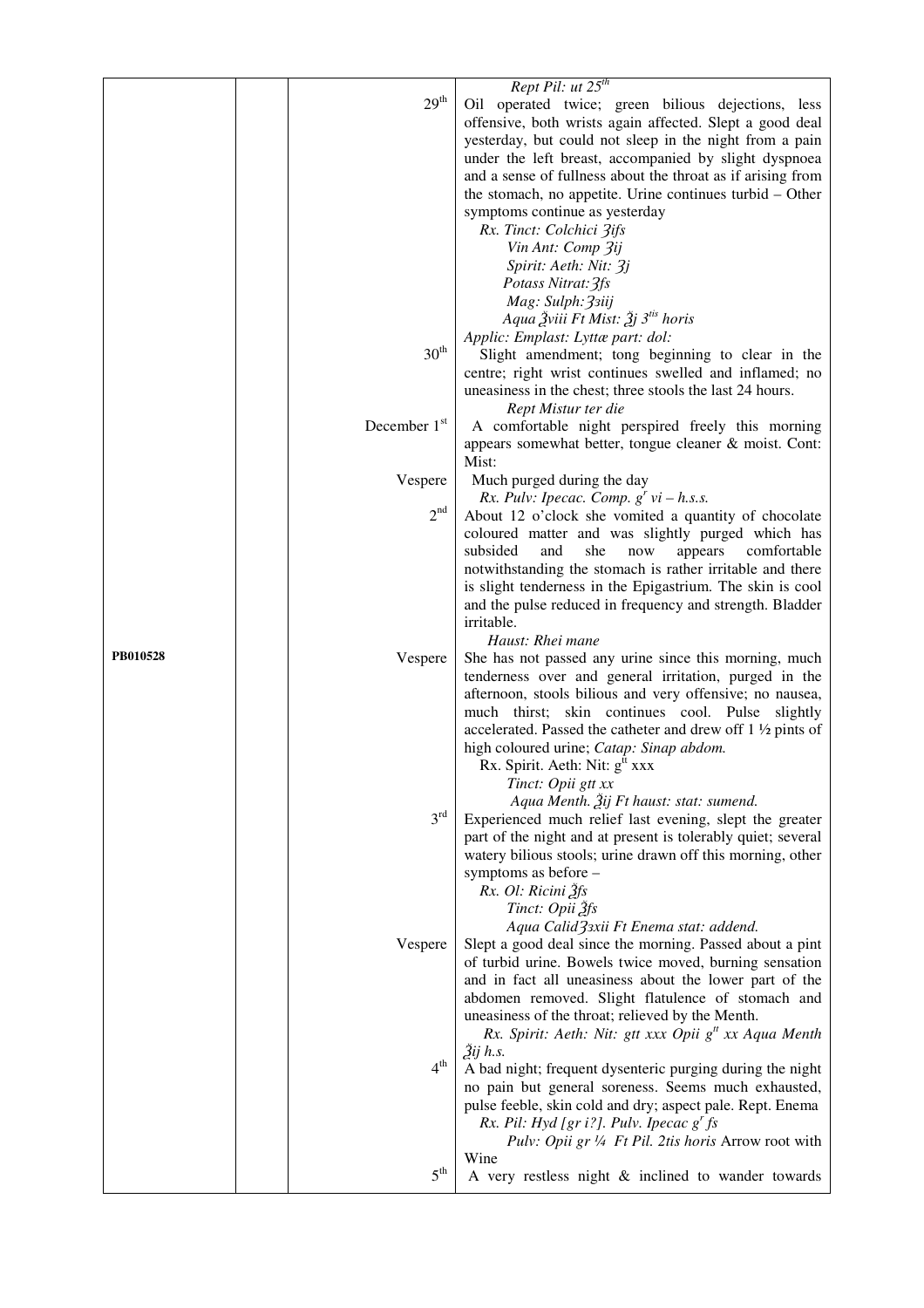|          | Vespere<br>$6^{\rm th}$ | morning nausea and purging set in and at present she is<br>much exhausted, considerable tenderness in the<br>Epigastrium, pains in the joints variable; tongue clean<br>and moist; pulse feeble, skin cool; Arrow root<br>Haust: Salin: Efferves ĉ Tinct: Opii p.r.n.<br>Increase of tenderness, Emplast: Lyttæ Epigast:<br>Passed another restless night. One bilious stool, appears<br>very low; tenderness removed; tongue glassy & red but<br>moist.<br>Ol: Ricini $3$ <i>siij T.Opii gt viii Aqua Menth</i> $3i$ <i>j</i> m<br>A fomentation (xxxxxx) to the abdomen $\&$ a poultice to |
|----------|-------------------------|----------------------------------------------------------------------------------------------------------------------------------------------------------------------------------------------------------------------------------------------------------------------------------------------------------------------------------------------------------------------------------------------------------------------------------------------------------------------------------------------------------------------------------------------------------------------------------------------|
|          | Vespere                 | the Epigastrium<br>Has been comfortable since the morning but has taken<br>occasionally a little Arrow root. The nausea returned<br>about an hour ago and was relieved by the draught, to be                                                                                                                                                                                                                                                                                                                                                                                                 |
|          | 7 <sup>th</sup>         | continued.<br>Slept tolerably well, no return of her nausea, three bilious<br>stools; does not complain of any uneasiness; much<br>debility, tongue glassy, clean $\&$ moist; no desire for food<br>and very little for drinks – Rx. Quinæ Disulph $g'$ i<br>$\begin{bmatrix} 1 & 1 \end{bmatrix}$ $\tilde{A}$ j mane. Tinct Opii gt xxv. Aqua Menth $\tilde{A}$ ij h.s.<br>$[$ $[$ $]$ $[$ $]$ $[$ $]$                                                                                                                                                                                      |
| PB010529 | 8 <sup>th</sup>         | Passed a comfortable night the greater part of which he<br>slept; appeared somewhat better and more cheerful;<br>enjoyed a cup of arrowroot: one bilious stool, pains of<br>joints continue to trouble her more or less, tongue more<br>healthy<br>Rept. Remedia ut heri                                                                                                                                                                                                                                                                                                                     |
|          | Vespere                 | At 2 p.m. she vomited after which much distressing<br>dyspnoea set in, this was accompanied by nausea. T. Opii<br>$g^t$ xx Spirit: Aeth: Nit: 3fs. Aqua Menth $\tilde{g}$ j. Mag: Carb:<br>$g^{r}$ x were immediately given her and afforded immediate<br>relief and she fell off into a comfortable sleep. Since then<br>she has had a cup of arrow root; Draught in the night if                                                                                                                                                                                                           |
|          | 9 <sup>th</sup>         | necessary<br>No sleep, dyspnoea returned and was temporarily<br>relieved by the draught; nausea and considerable<br>uneasiness about the abdomen and chest, produced no<br>doubt by flatulence, one bilious stool this morning<br>passed with griping. Rept. Haust. Si opus Sit:                                                                                                                                                                                                                                                                                                             |
|          | $10^{\rm th}$           | Rx. Ol: Ricini $3$ vj. T. Opii g <sup>tt</sup> vi. Aqua Menth $\tilde{A}$ ij mane<br>Slept during the day but no sleep in the night, slight<br>return of the dyspnoea & uneasiness in the abdomen in<br>other respects the same $-a$ turpentine Epithem . Haust ut<br>antea.                                                                                                                                                                                                                                                                                                                 |
|          | $11^{\rm th}$           | A better night; still slight uneasiness about the stomach                                                                                                                                                                                                                                                                                                                                                                                                                                                                                                                                    |
|          | $12^{th}$               | and chest, relieved by the draught<br>Slept well and in other respects better; appetite beginning                                                                                                                                                                                                                                                                                                                                                                                                                                                                                            |
|          | $13^{\text{th}}$        | to return Cont. Haust. p.r.n.<br>Restless in the night, bowels rather torpid, Symptoms                                                                                                                                                                                                                                                                                                                                                                                                                                                                                                       |
|          | $14^{\text{th}}$        | vary much. Ol: Ricini Ziij m. Cont: Haust: p.r.n.<br>Very little sleep at night, but sleeps during the day. Has<br>occasional recurrence of the soreness in the abdomen and<br>chest; and appears so low that without some change for<br>the better takes place soon she will sink; no appetite and<br>it is with the greatest difficulty she can be prevailed on to<br>take any thing, either food or medicine; Arrow root, wine<br>or any thing she can take.<br>Rx. Infus: Gent: $\tilde{g}$ j. Mag: Carb: $g'$ vj ter die                                                                |
|          | $15^{\text{th}}$        | A very bad night, no sleep; this morning the skin is cold,<br>pulse very feeble, eyes glassy. Has tenderness over the<br>whole abdomen, which is increased by pressure; Refuses                                                                                                                                                                                                                                                                                                                                                                                                              |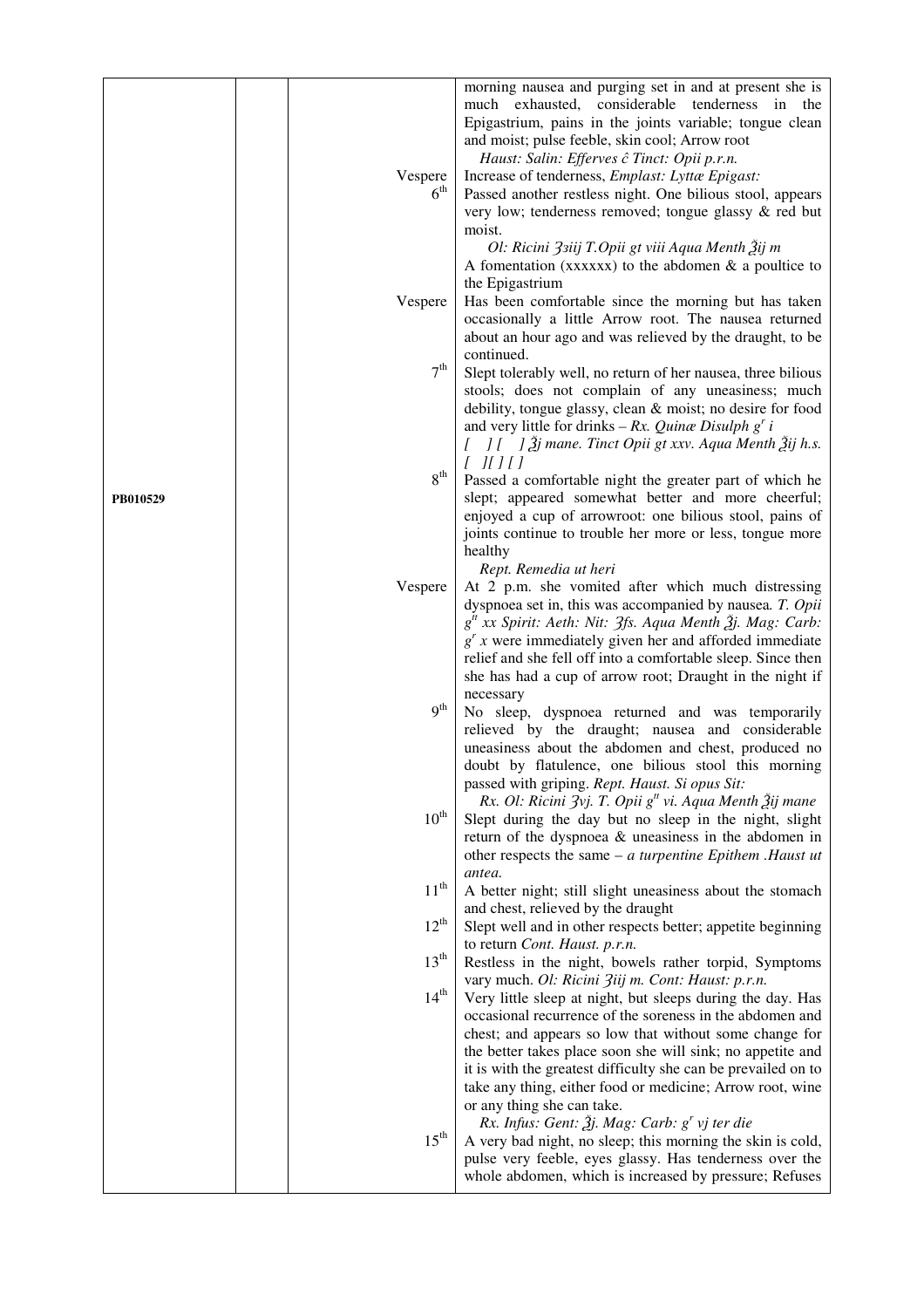| PB010530                     |    | Vespere<br>$16^{\rm th}$<br>$18^{th}$                                                                                                                                                                                            | medicine and food. Rx. Spirit Aeth: Nit: 3fs. Aqua Menth<br>3ij stat<br>Warm turpentine fomentations to the abdomen<br>Rx. Mist: Camph: Žviii Ammon: Sesquich? g <sup>r</sup> xviij<br>Confect: Aromat: 3fs: Mag: Carb: g' viii. Infus:<br>Gent: $\frac{2}{v}$ iv Ft Mist. $\frac{3}{2}$ ifs. $2^{$ is quaque hora<br>She soon began to rally under the use of the stimulants<br>and the belly was relieved by the fomentations, pulse and<br>temperature improved but still depressed; the same<br>difficulty to get her to take any thing: <i>Tinct: Opii</i> $g^u$ <i>xviij</i><br>h.s.<br>Slept part of the night and was on the whole more<br>comfortable, pulse firmer: Cont: Ricini<br>Slept part of the night before last but was kept awake last<br>night by the motion of the ship (it blowing strong).<br>Stomach and bowels again more affected, pains keep<br>shifting from joint to joint: pulse firmer; tongue clean<br>and moist; very little thirst. From this date the symptoms<br>varied very much for a few days there would appear to<br>be general improvement under the system of treatment<br>when without any perceptible cause the usual train of<br>abdominal<br>symptoms<br>made<br>their<br>appearance,<br>occasionally with increased violence - this required a<br>change of remedies so that in the end I believe every<br>thing I could think of had a trial. She ultimately began to<br>improve under a mixed treatment such as counter<br>irritation, mild tonics and a light unirritating diet, latterly<br>she was able to take a little chicken without expressing<br>any uneasiness in the stomach and on our arrival at<br>Hobart Town the appetite and digestion was tolerably<br>good and bowels regular and she had so far recovered<br>that she was able to get out of bed and sit in a chair for<br>about an hour in the morning. She was sent to the<br>Colonial Hospital |
|------------------------------|----|----------------------------------------------------------------------------------------------------------------------------------------------------------------------------------------------------------------------------------|-------------------------------------------------------------------------------------------------------------------------------------------------------------------------------------------------------------------------------------------------------------------------------------------------------------------------------------------------------------------------------------------------------------------------------------------------------------------------------------------------------------------------------------------------------------------------------------------------------------------------------------------------------------------------------------------------------------------------------------------------------------------------------------------------------------------------------------------------------------------------------------------------------------------------------------------------------------------------------------------------------------------------------------------------------------------------------------------------------------------------------------------------------------------------------------------------------------------------------------------------------------------------------------------------------------------------------------------------------------------------------------------------------------------------------------------------------------------------------------------------------------------------------------------------------------------------------------------------------------------------------------------------------------------------------------------------------------------------------------------------------------------------------------------------------------------------------------------------------------------------------------------------------------------------|
| Contusion and<br>Dislocation | 13 | Patrick Mellican.<br>Aged 4 months<br>Convicts Child<br>$15^{th}$ Nov <sup>r</sup> 1848<br>At Sea<br>Died 23rd November<br>1848<br>16 <sup>th</sup><br>$17^{\text{th}}$<br>18 <sup>th</sup><br>$19^{\rm th}$<br>20 <sup>th</sup> | This child was admitted to Hospital last evening with<br>severe contusion of the left shoulder and arm with<br>inability to move the latter. On examination the head of<br>the humerus was found under the clavicle, the mother<br>could give no recount of the accident further than that<br>she had been in the habit of giving it to the other women<br>to nurse and supposed that they must have suffered it to<br>fall out of their arms. Chest contracted, abdomen<br>unusually large. Reduced the dislocation.<br>Arm and side much swelled and inflamed, skin hot and<br>dry; pulse accelerated; cold Lotion. Ol Ricini 3ij mane<br>Medicine operated, appears somewhat better Cont: Lot:<br>Arm more tumefied; and both it and the side are much<br>discoloured and inflamed; there is also the distension of<br>the abdomen with some tenderness, moderate fever.<br>Warm Bath. Haust Rhei [ $JHyd$ : Chlorid $g'$ i. h.s.<br>Slight improvement. Rept. Remedia<br>Distension of the abdomen nearly removed, swelling and<br>inflammation of shoulder subsiding; Skin continues dry,<br>pulse feeble. Mist: Camph: $\tilde{\mathcal{Z}}$ j: Vin: Ant: g <sup>tt</sup> xx. Ammon<br>[Sesqu] $g'$ ij Ft Mist: Carb: parv: 1 $2^{t}$ horis: Foment:<br>p.r.n. He lingered on till 11 a.m. on the $22nd$ when He<br>expired.                                                                                                                                                                                                                                                                                                                                                                                                                                                                                                                                                                                      |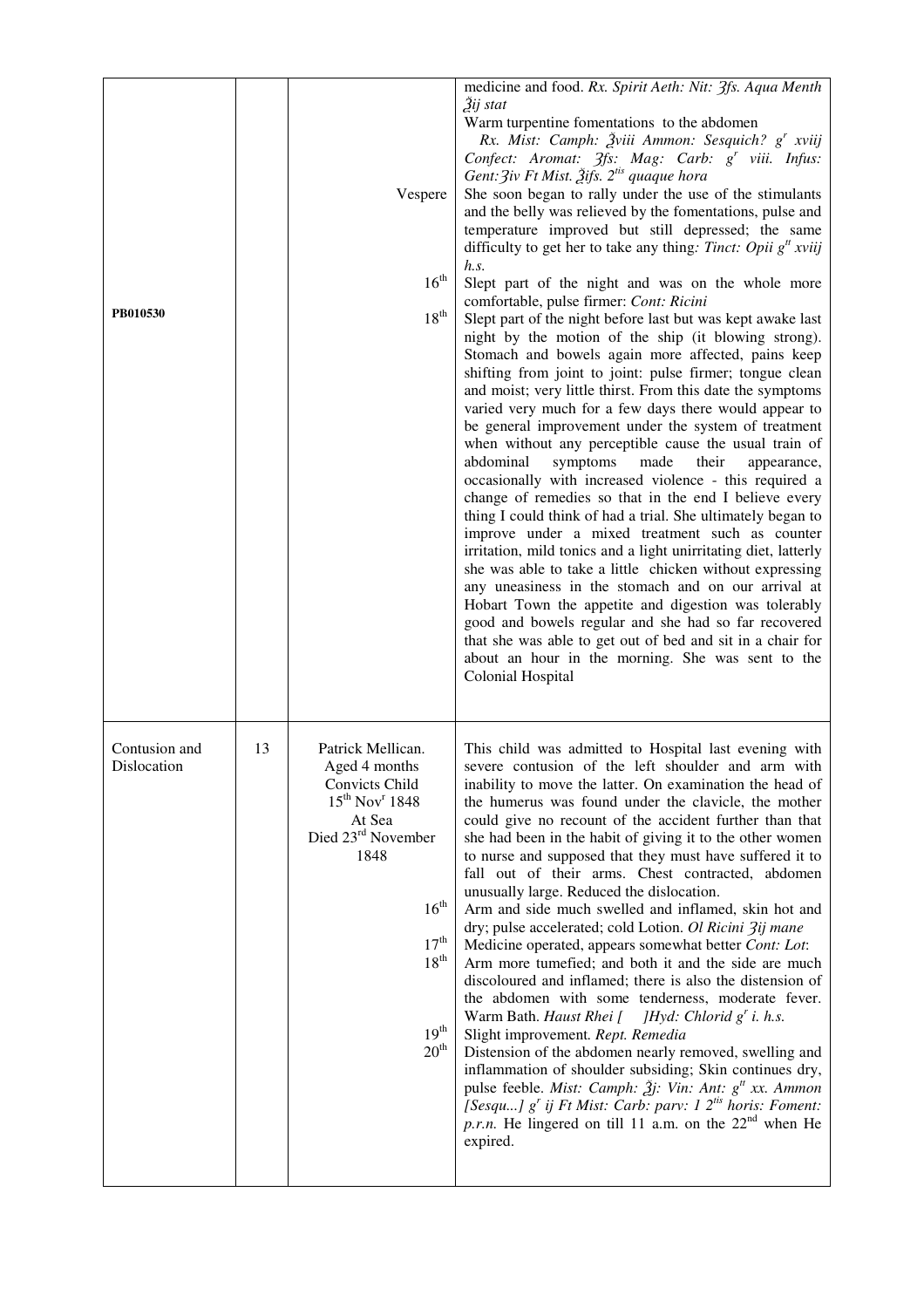| PB010531<br>Fever                               | 14 | Sarah Devine Aged 50<br>Single 20 <sup>th</sup> November<br>1848<br>At Sea<br>Disch <sup>d</sup> cured 7 <sup>th</sup> Dec <sup>r</sup><br>1848<br>$21^{\rm st}$<br>22 <sup>nd</sup><br>$24^{\text{th}}$<br>27 <sup>th</sup><br>29 <sup>th</sup><br>30 <sup>th</sup> | This woman's appearance indicates irregular and ill<br>spent life; her aspect is sallow and she looks haggard and<br>a good deal emaciated. Was on the town previous to<br>conviction and like many of her class drank as much gin<br>etc as she could procure; she has according to her own<br>statement suffered since first embarked from headache<br>and a confined state of the bowels; about three days ago<br>she had slight rigors succeeded by increased heat of<br>surface, headache with pains in various parts of the body.<br>Took [house?] medicine which operated and afforded<br>temporary relief – since then she has been moving about<br>but her symptoms getting worse. She was admitted into<br>Hospital. She has in addition to the symptoms already<br>enumerated slight pain in the hepatic region, a foul<br>tongue and a bitter taste in the mouth. Pulse accelerated.<br>Rx. Hyd: Chlorid gr vj<br>Pulv: Ipecac $g'$ fs mane st. h.s.<br>Pulv: Ipecac: C. 3fs hora meridian<br>Bowels only slightly acted on by the medicines,.<br>Symptoms continue unabated. Infus: Sennæ: ĉ Mag:<br>$Sulph:$ $[.]$<br>Rx. Pil: Hyd: $g'$ iv. Extr: Hyos: $g'$ v: Pulv: Ipecac $g'$ fs<br>h.s.s.<br>A quieter night but did not sleep much; medicines acted<br>freely on the bowels. All the pains relieved and at present<br>there is complete apyrexia, the tongue has a red streak in<br>the centre, coated at the sides<br>$Rx$ Quinæ Disulph: $g'$ ij<br>Acid Sulph: Dil: gtt x<br>Mag: Sulph: $3j$ ; Aqua $3j$ ij Ft haust: [mane<br>sumend?] Rept: Pil h.s.s.<br>Improving slowly, tongue cleaner and more healthy,<br>moderate pyrexia towards evening. Does not sleep well:<br>Rept. Haust. bis die et Pil h.s.<br>Headache and pains removed. No pyrexia the last two<br>evenings - Bowels free- Continues restless at night -<br>Cont: Haust: et Pil:<br>Was much disturbed by the motion of the ship and<br>passed a sleepless night. Has slight headache but in other<br>respects her symptoms are favourable. She however<br>complains much of debility.<br>Rept: Haust et Pil:<br>The headache is removed. Passed a better night and is in<br>every respect better. The draught and pill was continued. |
|-------------------------------------------------|----|----------------------------------------------------------------------------------------------------------------------------------------------------------------------------------------------------------------------------------------------------------------------|-------------------------------------------------------------------------------------------------------------------------------------------------------------------------------------------------------------------------------------------------------------------------------------------------------------------------------------------------------------------------------------------------------------------------------------------------------------------------------------------------------------------------------------------------------------------------------------------------------------------------------------------------------------------------------------------------------------------------------------------------------------------------------------------------------------------------------------------------------------------------------------------------------------------------------------------------------------------------------------------------------------------------------------------------------------------------------------------------------------------------------------------------------------------------------------------------------------------------------------------------------------------------------------------------------------------------------------------------------------------------------------------------------------------------------------------------------------------------------------------------------------------------------------------------------------------------------------------------------------------------------------------------------------------------------------------------------------------------------------------------------------------------------------------------------------------------------------------------------------------------------------------------------------------------------------------------------------------------------------------------------------------------------------------------------------------------------------------------------------------------------------------------------------------------------------------------------------------------------------|
|                                                 |    |                                                                                                                                                                                                                                                                      | She gradually regained strength and was according to her<br>own statement in a better state of health when discharged<br>than she had been in for months before.                                                                                                                                                                                                                                                                                                                                                                                                                                                                                                                                                                                                                                                                                                                                                                                                                                                                                                                                                                                                                                                                                                                                                                                                                                                                                                                                                                                                                                                                                                                                                                                                                                                                                                                                                                                                                                                                                                                                                                                                                                                                    |
| PB010532<br>Infantile<br><b>Remittent Fever</b> | 15 | Laurence Wright.<br>Aged 2 years<br>Convict's child, 26 <sup>th</sup><br>Nov <sup>r</sup> 1848<br>At Sea<br>Disch <sup>d</sup> cured<br>9 <sup>th</sup> Dec <sup>r</sup> 1848<br>27 <sup>th</sup>                                                                    | Of strumous habit was under treatment a few weeks ago<br>for a slight attack of Erysipelas of the head and face,<br>depending on a very disordered state of the stomach and<br>bowels. The mother states that he has always been a<br>delicate child more especially since he was brought on<br>board this ship. He is at present suffering from great<br>disarrangement of the digestive organs. The abdomen is<br>distended and painful on pressure, considerable pyrexia.<br>Rx. Hyd: Chlorid g' ij m. Ol: Ricini Ziij h.m.<br>Two scanty unhealthy stools very little alteration in the<br>symptoms. Fomentations.<br>Rx. Haust Rhei. M; Hyd: Chlorid: g' ij h.s.                                                                                                                                                                                                                                                                                                                                                                                                                                                                                                                                                                                                                                                                                                                                                                                                                                                                                                                                                                                                                                                                                                                                                                                                                                                                                                                                                                                                                                                                                                                                                               |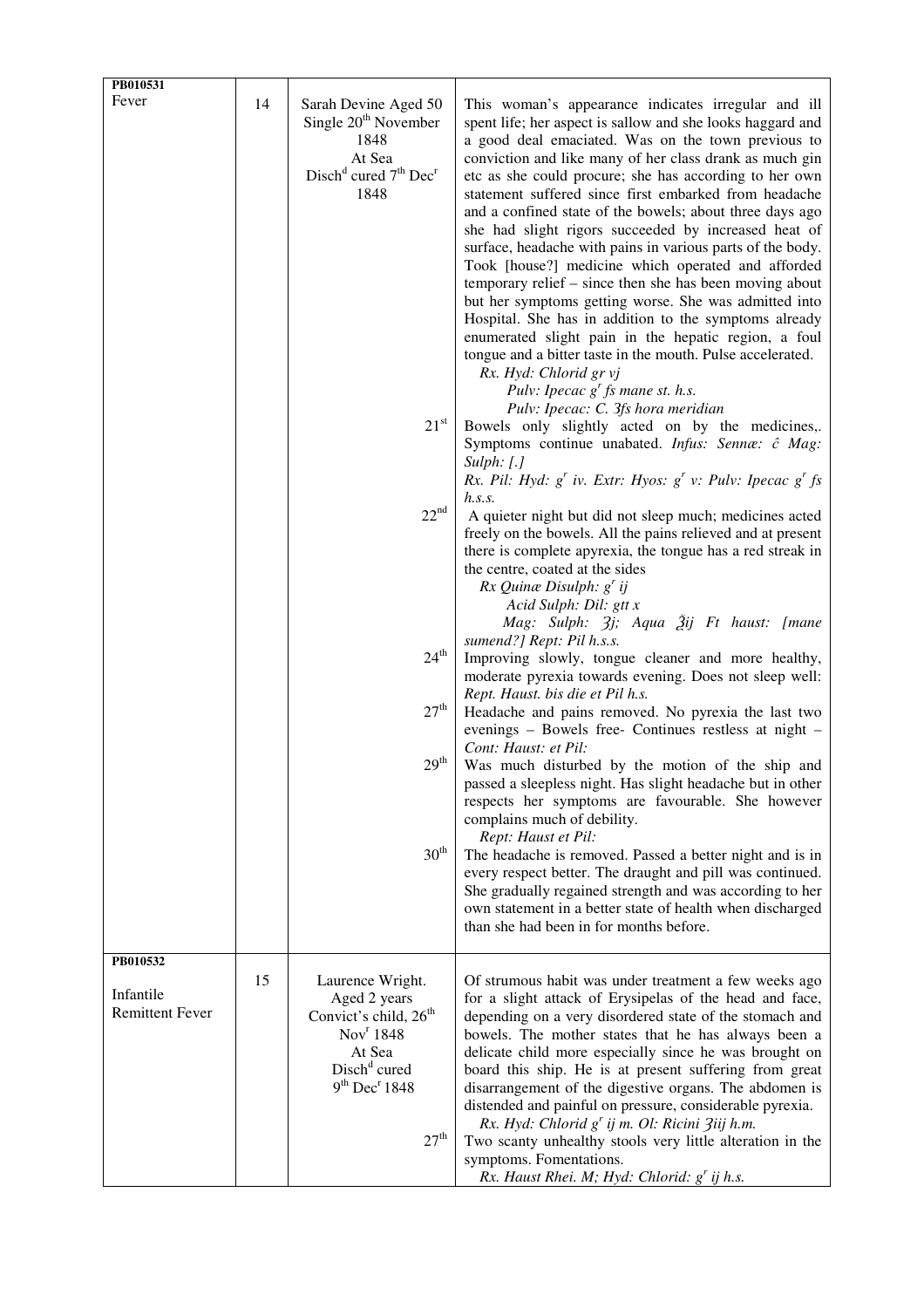|                   |    | 28 <sup>th</sup><br>29 <sup>th</sup><br>30 <sup>th</sup><br>Decr $1st$<br>2 <sup>nd</sup>                                                       | Two very dark and offensive stools in the night. Less<br>distension but still considerable tenderness of the<br>abdomen, constant discharge of the nose and lips;<br>considerable pyrexia towards evening - Continue the<br>fomentations.<br>Ol: Ricini 3ij. mane. Rept. Hyd: Chlorid: h.s.<br>Increase of pyrexia last evening, in other respects the<br>same. A warm Bath. Haust Rhei mane. Rept. Hyd:<br>Chlorid: h.s.<br>A very copious dark scybalous stool yesterday and two<br>scanty ones in the night. Less distension and tenderness<br>of the abdomen. Perspired freely after the bath and had a<br>comfortable sleep, less pyrexia, complete loss of<br>appetite, tongue foul and dry in the centre, much thirst -<br>Continue the Baths - Haust: Rhei et Pulv:<br>Passed a quiet night. Still slight distension but no<br>tenderness of abdomen this morning -pyrexia subsiding,<br>tongue cleaner – thirst abating – Bowels continue very<br>torpid: Ol: Ricini Žiij mane<br>Bowels freely opened by the oils- stools more healthy,<br>no distension nor tenderness of abdomen, fever appeared<br>to have completely subsided. A slight desire for food this<br>morning- he is much emaciated. Arrow root or |
|-------------------|----|-------------------------------------------------------------------------------------------------------------------------------------------------|----------------------------------------------------------------------------------------------------------------------------------------------------------------------------------------------------------------------------------------------------------------------------------------------------------------------------------------------------------------------------------------------------------------------------------------------------------------------------------------------------------------------------------------------------------------------------------------------------------------------------------------------------------------------------------------------------------------------------------------------------------------------------------------------------------------------------------------------------------------------------------------------------------------------------------------------------------------------------------------------------------------------------------------------------------------------------------------------------------------------------------------------------------------------------------------------------------------------------|
|                   |    |                                                                                                                                                 | farinaceous food.<br>He was put under a course of biter aperients and a light<br>unirritating diet which soon produced<br>a great<br>improvement in his general appearance and although<br>discharged from the Hospital the treatment required to be<br>continued during the remained of the voyage.                                                                                                                                                                                                                                                                                                                                                                                                                                                                                                                                                                                                                                                                                                                                                                                                                                                                                                                       |
| PB010533<br>Fever | 16 | Catherine Glwynm?<br>Aged 19<br>Single. 14 <sup>th</sup> Dec <sup>r</sup> 1848<br>At Sea<br>Dischd cured<br>$6th$ Jany 1848<br>$15^{\text{th}}$ | A short stout girl of full habit comes from the northern<br>district, was discharged cured of a slight attack twelve<br>days ago. Was admitted into the Hospital this morning<br>suffering from severe headache s and pains in different<br>parts of the body, high fever and a confined state of the<br>bowels.<br>Rx. Hyd: Chlorid: $g^{r}$ vj. Pulv: Ant: $g^{r}$ vii stat-<br>Pulv: Jalap: C 3fs. h.m. Rept. Pulv: h.s.<br>Symptoms continue unabated. States that her bowels<br>have been opened, which I found on enquiry is not the                                                                                                                                                                                                                                                                                                                                                                                                                                                                                                                                                                                                                                                                                 |
|                   |    | 16<br>Vespere                                                                                                                                   | $case -$<br>Rept. Pulv: Jalap .C. ad $\partial$ ij m et h.m.si opus sit<br>A Bad night. Symptoms continue severe. Bowels have<br>not been moved; produces vomiting with the finger and<br>rejects the medicine.<br>Pulv: Jalap.C. $3fs$ . Pulv Rhei $g^r xv$ . m.<br>One copious offensive stool, Stomach irritable. Severe<br>headache – high fever – Vensect: ad Živiij. Rx. Hyd:<br>Chlorid: $g^r$ iv. Pulv Ipecac. $g^r$ . fs. Extr: Hyos: $g^r$ iij. Ft                                                                                                                                                                                                                                                                                                                                                                                                                                                                                                                                                                                                                                                                                                                                                               |
|                   |    | $17^{\rm th}$<br>$18^{\rm th}$<br>Vespere                                                                                                       | Pil: h.s.s<br>Relieved by the Venesection. Passed a good night and is<br>quite free from headache and fever this morning. B. Still<br>torpid<br>Rx. Infus: Sennæ: ĉ Mag: Sulph: m et h.m. Rept. Pil h.s.<br>Slight febrile symptoms last evening. Slept tolerably<br>well, no [ain, skin dry. B. Moderately acted on. Rept.<br>Haust Sennæ mane -<br>Bowels freely opened; complains of acute pain in the<br>hepatic region, increased on pressure. There is also<br>dyspnoea, cough and moderate pyrexia. Emplast: Lyttæ<br>Part: dol: Rept Pil                                                                                                                                                                                                                                                                                                                                                                                                                                                                                                                                                                                                                                                                           |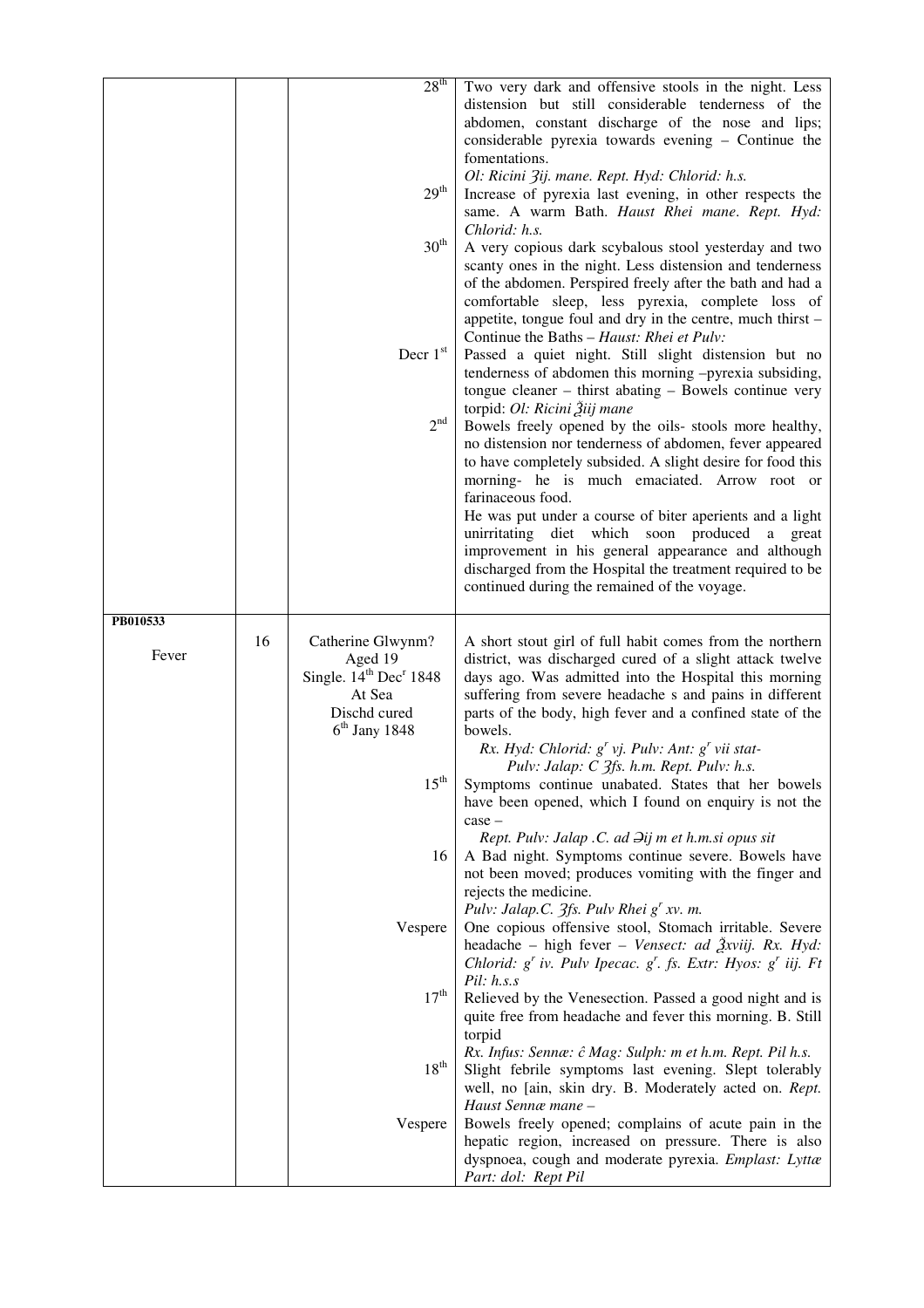|                                                                |    | 19 <sup>th</sup><br>20 <sup>th</sup> Vespere                                                                                                          | Pain relieved by the blister, cough less troublesome, skin<br>dry, but cool;; thirst; B. Open: Pulse accelerated<br>Rx. Mist Salin: Diapl: 3 <sup>tis</sup> horis<br>Was quite free from symptoms compl <sup>d</sup> of yesterday, this<br>morning but was slightly griped for which she took                                                                                                                                                                                                                                                                                                                                             |
|----------------------------------------------------------------|----|-------------------------------------------------------------------------------------------------------------------------------------------------------|-------------------------------------------------------------------------------------------------------------------------------------------------------------------------------------------------------------------------------------------------------------------------------------------------------------------------------------------------------------------------------------------------------------------------------------------------------------------------------------------------------------------------------------------------------------------------------------------------------------------------------------------|
|                                                                |    | $21^{\rm st}$                                                                                                                                         | Haust Rhei - this evening there is high fever and much<br>uneasiness in the stomach and bowels. Rept. Pil: h.s.s.<br>The fever subsided towards midnight and she slept<br>comfortably the remainder of the night. There is at<br>present a complete remission -<br>Rx. Haust: Quinina met h.m. Rept. Pil: h.s.                                                                                                                                                                                                                                                                                                                            |
|                                                                |    | 22 <sup>nd</sup> Vesp:<br>$25^{\text{th}}$                                                                                                            | Slight return of the pain, pyrexia & cough. Pulse not<br>much affected. Mist: Quin: Rept. Pil. h.s. Haust: Salin:<br>Efferves; p.r.n.<br>Improving slowly, mouth slightly touched, Cont: Haust:<br>Rx. Ext Hyoscyam; $g^r$ iv Pulv: Ipecac $g^r$ fs. h.s.s                                                                                                                                                                                                                                                                                                                                                                                |
|                                                                |    | $28^{\rm th}$                                                                                                                                         | The fever has in a great measure subsided, has a slight<br>cough and occasional uneasiness at the pit of stomach.<br>Bowels tolerably regular. Slight retention in passing her<br>urine. Bitters with occasional Saline Aperients were<br>ordered. Under their use she recovered and was<br>disembarked with the other Prisoners in perfect health.                                                                                                                                                                                                                                                                                       |
| PB010534<br>Scrofulous<br>Disease of the<br><b>Bone Joints</b> | 17 | Jane Henery. Aged 40<br>Widow. 9 <sup>th</sup> Jan <sup>y</sup> 1848<br>At Sea<br>Discharged 19 <sup>th</sup> Jan <sup>y</sup><br>1848                | A poor pale delicate looking woman came under my<br>notice soon after we left Kingstown, first with Sea<br>Sickness and an irregular state of the bowels.<br>Subsequently with white swelling of the right knee joint:<br>the symptoms varied much and required a frequent<br>change of remedies. These consisted in mild aperients,<br>tonicks, Iodine and counter-irritation by the tartrate of<br>Antimony ointment and Blisters. The swelling and pain<br>was removed and she was discharged on board the<br>"Anson" Convict Hulk with the other Prisoners, her<br>general health being much improved by the voyage and<br>treatment. |
| Convulsions                                                    | 18 | Cath. Lee. Aged 2<br>weeks<br>Convict's child<br>$12^{th}$ Jan <sup>y</sup> 1848<br>At Hobart Town<br>Disch <sup>d</sup> Jan <sup>y</sup> $12th$ 1848 | This child was Born on board fourteen days ago, always<br>appeared a stout thriving child up to the day of its death.<br>It was suddenly seized without apparent previous<br>indisposition (as the Vessel was standing in for the<br>Anchorage) with a convulsive fit and expired before I<br>could get down to the Hospital. In fact she did not<br>survive more than five minutes from the time she was<br>first attacked.                                                                                                                                                                                                              |

John Moody Surgeon Superintendent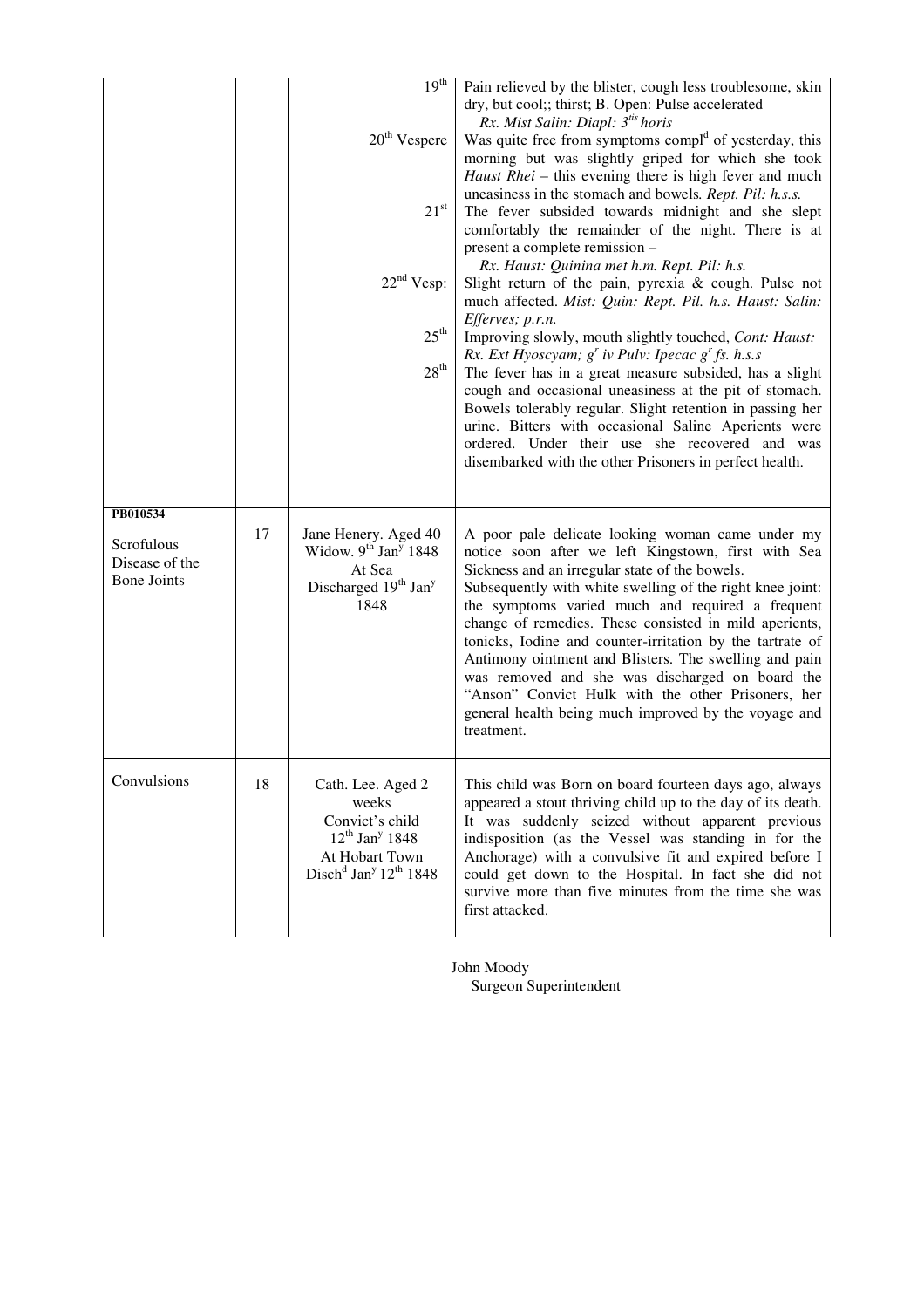## **A Nosological Synopsis of the Sick Book kept during the Period of this Journal, in conformity with the 30th Article of the Surgeons' Instructions.**

|                                                  | <b>Numbers</b>  |                                |                         |               |           |              |                                                         |
|--------------------------------------------------|-----------------|--------------------------------|-------------------------|---------------|-----------|--------------|---------------------------------------------------------|
| <b>Diseases</b><br><b>Nosologically arranged</b> | <b>Total</b>    | Discharged to<br>Duty          | Sent to the<br>Hospital | Died on board | Invalided | Remaining    | Nos. of such Cases<br>as are detailed in<br>the Journal |
| Pyrexiae                                         |                 |                                |                         |               |           |              |                                                         |
| Ord. I. Febres.                                  |                 |                                |                         |               |           |              |                                                         |
| Internulleates Quotutiana                        |                 |                                |                         |               |           |              |                                                         |
| Tertiana                                         |                 |                                |                         |               |           |              |                                                         |
| Continua Synochus                                | $\,8\,$         | $\,8\,$                        |                         |               |           |              | 14.15.16                                                |
| Typhus                                           |                 |                                |                         |               |           |              |                                                         |
| Ord. II. Phlegmasiae.                            |                 |                                |                         |               |           |              |                                                         |
| Phlogosis                                        | $\mathbf{1}$    | $\mathbf{1}$                   |                         |               |           |              |                                                         |
| Pneumonia                                        |                 |                                |                         |               |           |              |                                                         |
| Rheumatismus                                     | $\overline{c}$  | 1                              | $\mathbf{1}$            |               |           |              | 12                                                      |
| Cynanche                                         | $\overline{2}$  | $\overline{c}$                 |                         |               |           |              | 10                                                      |
| Otitis                                           | $\,1$           | 1                              |                         |               |           |              |                                                         |
| Opthalmia                                        | 3               | 3                              |                         |               |           |              | $\overline{4}$                                          |
| Ord. III. Exanthemata.                           |                 |                                |                         |               |           |              |                                                         |
| Variola                                          | 1               | $\mathbf{1}$                   |                         |               |           |              | $\overline{2}$                                          |
| Rubeola                                          |                 |                                |                         |               |           |              |                                                         |
| Erysipelas                                       | $\overline{2}$  | 1                              |                         | 1             |           |              | 7                                                       |
| Vaccina                                          | 16              | 15                             |                         |               |           | $\mathbf{1}$ |                                                         |
| Ord. IV. Haemorrhagiae                           |                 |                                |                         |               |           |              |                                                         |
| Haemoptysis                                      |                 |                                |                         |               |           |              |                                                         |
| Phthisis incipiens                               |                 |                                |                         |               |           |              |                                                         |
| Phthisis cosfirmata                              |                 |                                |                         |               |           |              |                                                         |
| Menorrhagia                                      | $\overline{c}$  | $\boldsymbol{2}$               |                         |               |           |              |                                                         |
| Hamorrhois                                       | 1               | $\mathbf{1}$                   |                         |               |           |              |                                                         |
| Ord. V. Profluvia.                               |                 |                                |                         |               |           |              |                                                         |
| Catarrhus                                        | 8               | $\,8\,$                        |                         |               |           |              | $1 - 3$                                                 |
| Dysenteria                                       |                 |                                |                         |               |           |              |                                                         |
| Neuroses.                                        |                 |                                |                         |               |           |              |                                                         |
| Ord. I. Comata.                                  |                 |                                |                         |               |           |              |                                                         |
|                                                  |                 |                                |                         |               |           |              |                                                         |
| Apoplexia                                        |                 |                                |                         |               |           |              |                                                         |
| Ord. II. Adynamiae.                              |                 |                                |                         |               |           |              |                                                         |
| Dyspepsia                                        | $\overline{2}$  | $\overline{2}$                 |                         |               |           |              |                                                         |
| Ord. III. Spasmi.                                |                 |                                |                         |               |           |              |                                                         |
| Asthma                                           |                 |                                |                         |               |           |              |                                                         |
| Diarrhoea                                        | 5               | 5                              |                         |               |           |              | 11                                                      |
| Coliea                                           |                 |                                |                         |               |           |              |                                                         |
| Cholera                                          | 1<br>$\sqrt{2}$ | $\mathbf{1}$<br>$\overline{2}$ |                         |               |           |              | 6                                                       |
| Epilepsia<br>Convulvis                           | 1               |                                |                         | 1             |           |              | 18                                                      |
| Ord. Iv. Vesaniae.                               |                 |                                |                         |               |           |              |                                                         |
|                                                  |                 |                                |                         |               |           |              |                                                         |
| Amentia                                          |                 |                                |                         |               |           |              |                                                         |
| Mania                                            |                 |                                |                         |               |           |              |                                                         |
| Cachexiae.                                       |                 |                                |                         |               |           |              |                                                         |
| Ord. I. Marcores.                                |                 |                                |                         |               |           |              |                                                         |
| <b>Tabes</b>                                     |                 |                                |                         |               |           |              |                                                         |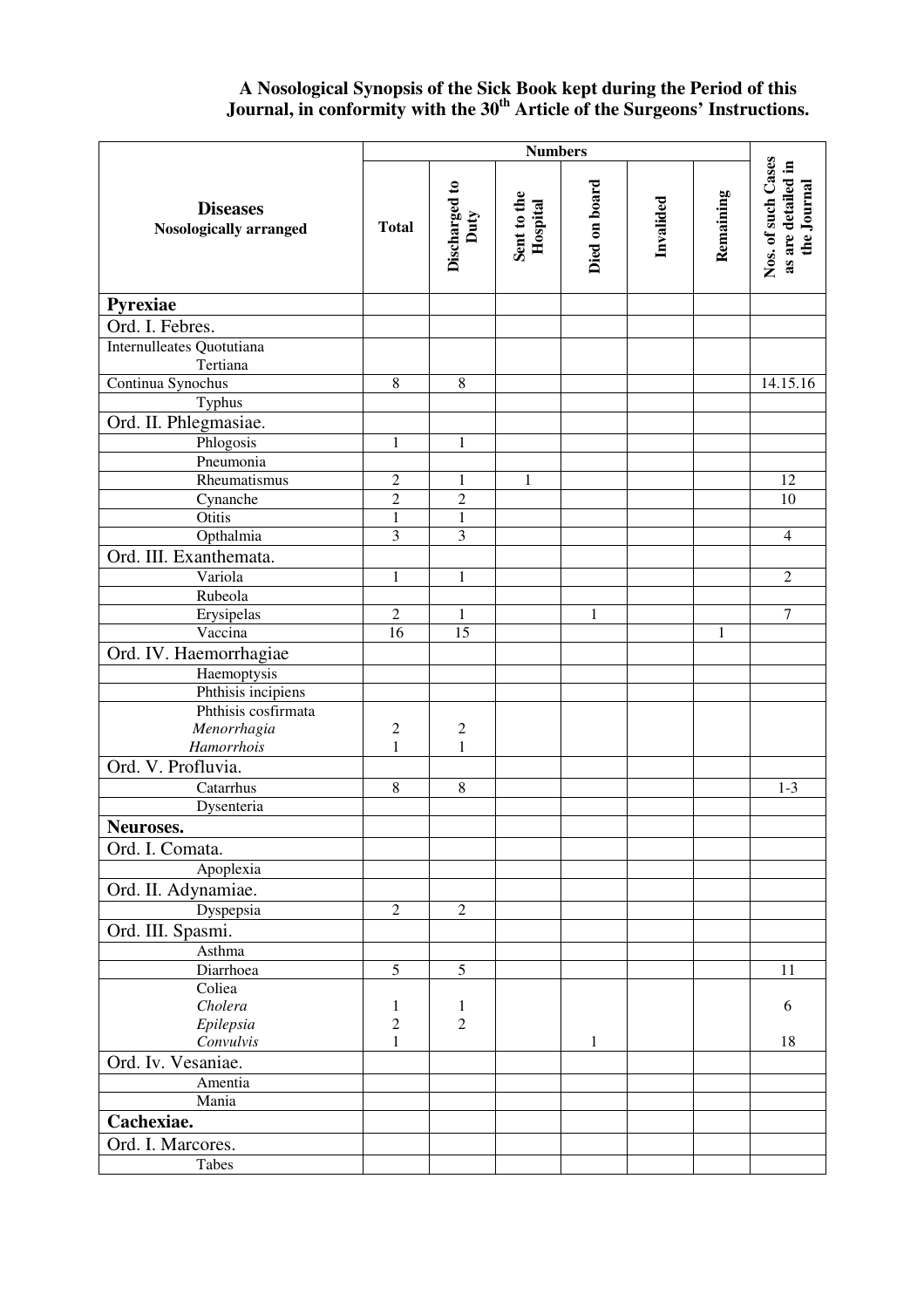| Ord. II. Intumescentiae.                                                                                   |                |                |  |   |  |  |     |
|------------------------------------------------------------------------------------------------------------|----------------|----------------|--|---|--|--|-----|
| Anasarca                                                                                                   |                |                |  |   |  |  |     |
| Ascites                                                                                                    |                |                |  |   |  |  |     |
| Hydrothorax                                                                                                |                |                |  |   |  |  |     |
| Child Birth                                                                                                | 3              | 3              |  |   |  |  |     |
| Ord. III. Impetigines.                                                                                     |                |                |  |   |  |  |     |
| Syphilis                                                                                                   |                |                |  |   |  |  |     |
| Scrophula                                                                                                  | $\overline{2}$ | $\overline{2}$ |  |   |  |  | 17  |
| Icterus                                                                                                    |                |                |  |   |  |  |     |
| Scorbutus                                                                                                  |                |                |  |   |  |  |     |
| Tinea Capitis                                                                                              | 2              | 2              |  |   |  |  |     |
| Locales.                                                                                                   |                |                |  |   |  |  |     |
| Ord. I. Dysaethesiae.                                                                                      |                |                |  |   |  |  |     |
| Amaurosis                                                                                                  |                |                |  |   |  |  |     |
| Ord. II. Dysorexiae.                                                                                       |                |                |  |   |  |  |     |
| Ord. III. Dyscinesiae.                                                                                     |                |                |  |   |  |  |     |
| Ord. IV. Apocenoses.                                                                                       |                |                |  |   |  |  |     |
| Gonorrhoea                                                                                                 |                |                |  |   |  |  |     |
| Ord. V. Epischeses                                                                                         |                |                |  |   |  |  |     |
| Ischuria                                                                                                   |                |                |  |   |  |  |     |
| Obstipatio                                                                                                 | 21             | 21             |  |   |  |  | 8.9 |
| Dysuria                                                                                                    |                |                |  |   |  |  |     |
| Ord. VI. Tumores.                                                                                          |                |                |  |   |  |  |     |
| Aneurisma                                                                                                  |                |                |  |   |  |  |     |
| Ord. VII. Ectopiae.                                                                                        |                |                |  |   |  |  |     |
| Hernia                                                                                                     |                |                |  |   |  |  |     |
| Prolapsus                                                                                                  |                |                |  |   |  |  |     |
| Abscess and Premature Labour                                                                               | 1              |                |  | 1 |  |  | 5   |
| Ord. VIII. Dialyses.                                                                                       |                |                |  |   |  |  |     |
| Vulnus Fractura                                                                                            | 1              | 1              |  |   |  |  |     |
| Contusis                                                                                                   | $\overline{2}$ | 1              |  | 1 |  |  | 13  |
| 91<br>85<br>$\overline{\mathbf{4}}$<br>1<br>1<br><b>GENERAL TOTAL</b>                                      |                |                |  |   |  |  |     |
| NOTE.—Medical Officers are desired particularly to Notice that the Numbers in each Disease and the general |                |                |  |   |  |  |     |
| Total must not only correspond with the Sick Book, but also with the particulars contained in the several  |                |                |  |   |  |  |     |
| Nosological Returns for the period.                                                                        |                |                |  |   |  |  |     |